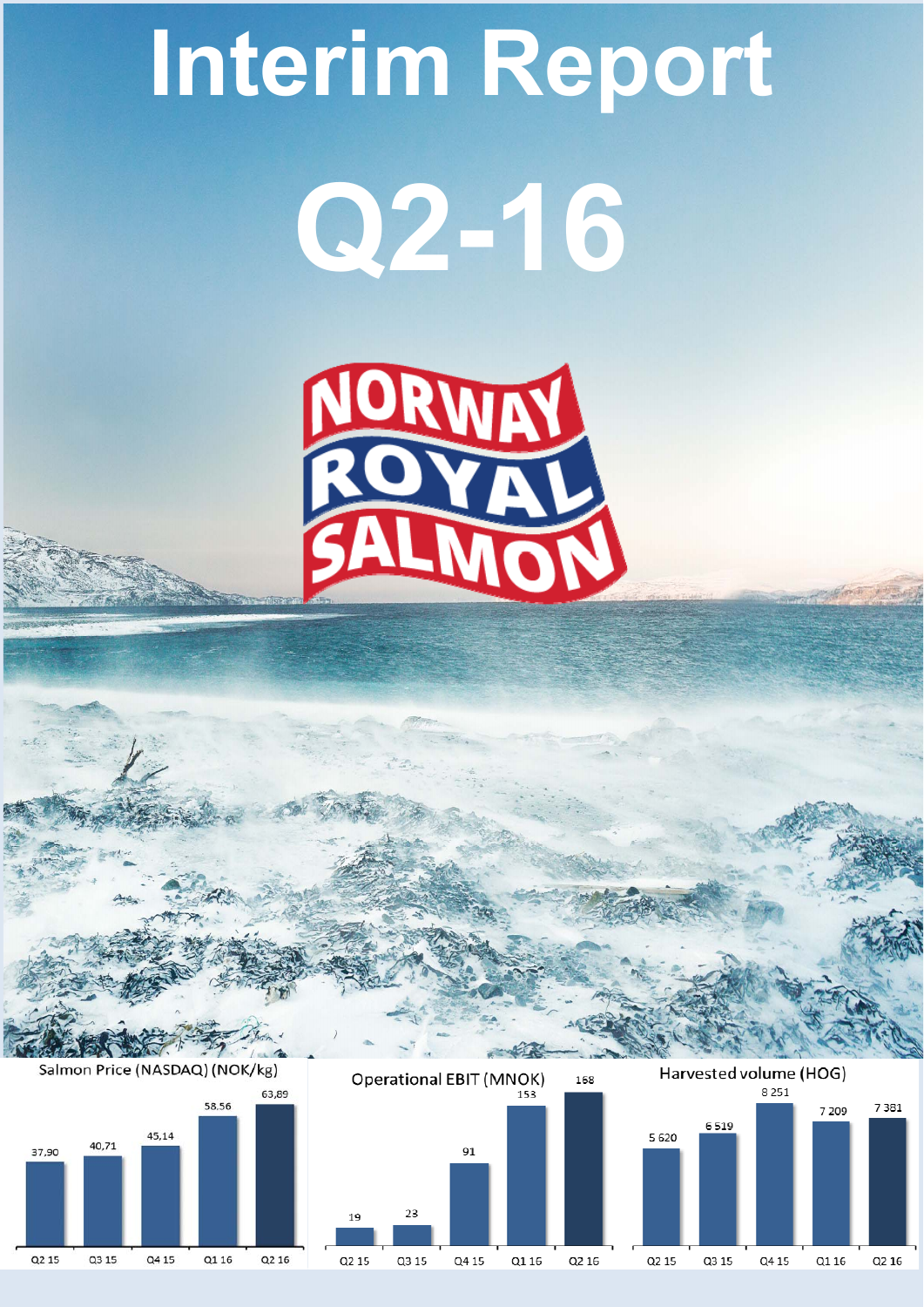

# HIGHLIGHTS Q2 2016

- $\triangleright$  Operational EBIT of NOK 168 million, the highest in the history of NRS
	- o Operational EBIT before contracts per kg of NOK 32.79 in Region North
	- o Operational EBIT before contracts per kg of NOK 13.69 in Region South
	- o Non-recurring item of NOK 8.0 million, due to the culling of fish at a smolt site with desmoltification
- Harvested volume increased with 31 per cent and sold volume decreased with 3 per cent compared with the corresponding period last year
- $\triangleright$  Result before tax and fair value adjustments of NOK 225 million
- $\triangleright$  Positive operational cash flow of NOK 263 million
	- o Net interest bearing debt reduced to NOK 147 million after distribution of dividend of NOK 112 million
- $\triangleright$  Strong salmon market driven by good demand and low supply growth
	- o High salmon price in the quarter
	- o Expect low long-term global supply growth, which continue to provide good price expectations

| <b>NORWAY ROYAL SALMON - KEY FIGURES</b>      | Q2      | Q2      | <b>YTD</b> | <b>YTD</b> | <b>FY</b> |
|-----------------------------------------------|---------|---------|------------|------------|-----------|
| (NOK '000)                                    | 2016    | 2015    | 2016       | 2015       | 2015      |
|                                               |         |         |            |            |           |
| Operating revenues                            | 994 967 | 684 370 | 1933750    | 1 444 436  | 3 210 548 |
| <b>Operational EBITDA</b>                     | 183 332 | 31 946  | 351 317    | 113 485    | 255 591   |
| Operational EBIT                              | 168 499 | 19 080  | 321 630    | 88 396     | 201 894   |
| Income from associates                        | 30 489  | 4 7 4 8 | 45 910     | $-2243$    | 22754     |
| <b>EBIT</b>                                   | 111 955 | 21 340  | 283 147    | $-41022$   | 249 065   |
| <b>EBT</b>                                    | 138 187 | 20 893  | 391 478    | $-59248$   | 270 081   |
|                                               |         |         |            |            |           |
| EPS (NOK) – before fair value adjustments     | 4,18    | 0,45    | 8,90       | 1,09       | 4,99      |
| ROCE $1$                                      |         |         | 34,4 %     | 10,6 %     | 15,4 %    |
| Net cash flow from operating activities       | 263 447 | 69 611  | 466 175    | 129828     | 340 196   |
| Investments in tangible fixed assets/licences | 32 553  | 38 191  | 39 556     | 42 973     | 212750    |
|                                               |         |         |            |            |           |
| Net interest-bearing debt                     |         |         | 146 852    | 625 244    | 498 541   |
| Equity ratio                                  |         |         | 48,2%      | 38,5 %     | 41,3 %    |
|                                               |         |         |            |            |           |
| Volume harvested (HOG)                        | 7 3 8 1 | 5 6 20  | 14 589     | 13 133     | 27 903    |
| Operational EBIT per kg <sup>2)</sup>         | 25,33   | 4,83    | 25,44      | 7,97       | 9,64      |
| Volume sold - Sales                           | 15 5 61 | 16 121  | 31 4 35    | 33 080     | 69 971    |

1)ROCE: Return on average capital employed based on 4-quarters rolling EBIT aligned for fair value adjustments /

average (NIBD + Equity - Financial assets)

2) Operational EBIT for segments incl margin from sales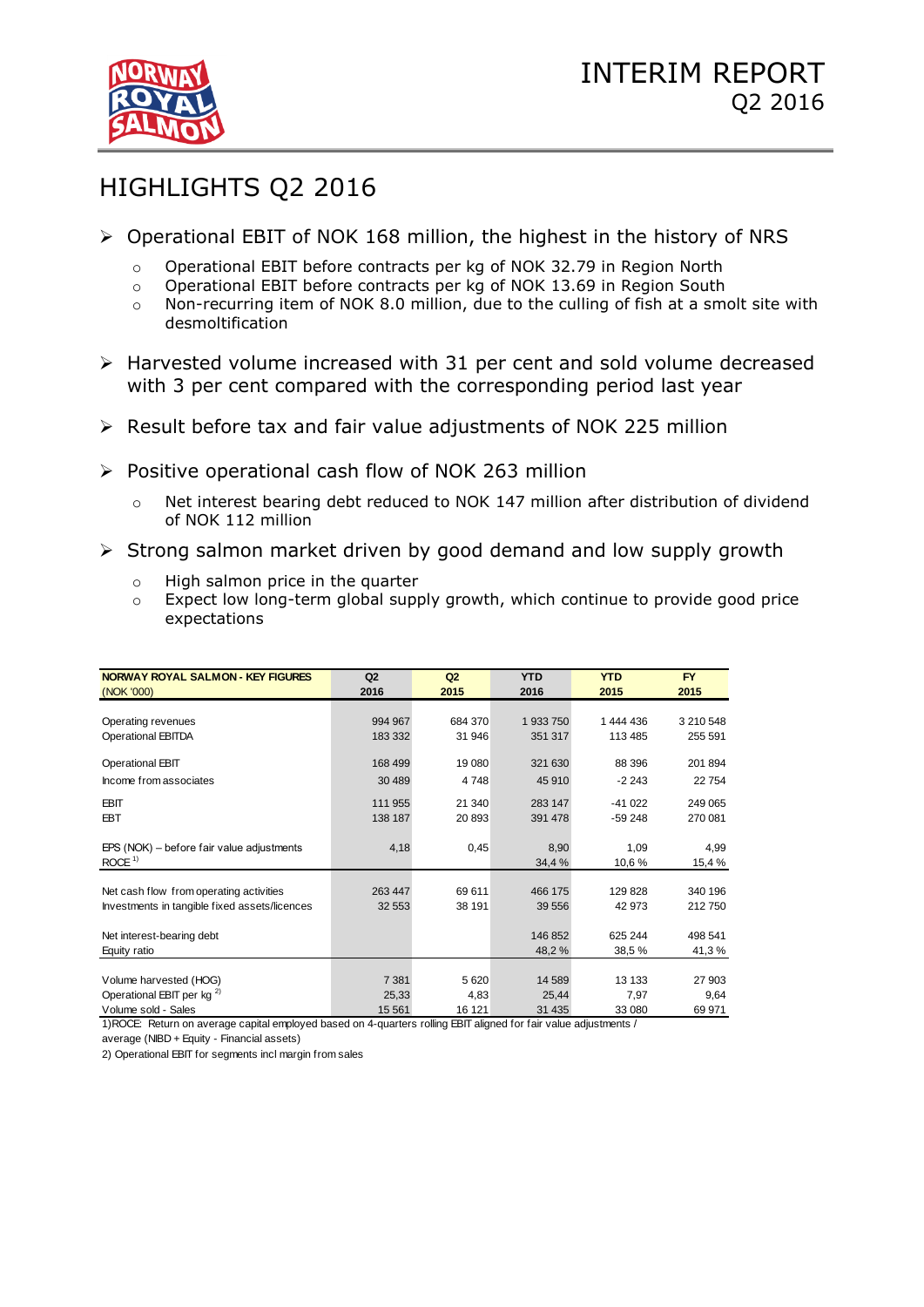

# FINANCIAL PERFORMANCE

(Figures in brackets = 2015, unless otherwise specified)

## Revenues and results

Norway Royal Salmon posted operating revenues of NOK 995.0 million (NOK 684.4 million) in the second quarter of 2016, an increase of 45 per cent from the corresponding prior-year period. The Group achieved the highest operational EBIT in the history of NRS of NOK 168.5 million (NOK 19.1 million), an increase of NOK 149.4 million. The increase in revenues is due to higher prices. The increase in operational EBIT is due to higher prices and higher harvested volume. In connection with the culling of desmoltified fish at NRS Finnmark AS, operational EBIT has been reduced with a non-recurring item of NOK 8.0 million. The non-recurring item has not been allocated to the segments. The Group recognised a negative fair value adjustments of NOK -87.0 million (NOK -2.5 million), a decrease of NOK 84.5 million.

The farming business harvested 7 381 tonnes (5 620 tonnes) gutted weight in the quarter, an increase of 31 per cent from the corresponding quarter last year. Including allocated margins from sales, Farming achieved an operational EBIT per kg of NOK 25.33 (NOK 4.83). The increase is due to higher prices. The Sales business sold 15 561 tonnes (16 121 tonnes), a decrease of 3 per cent.

## Financial items and share of profit from associates

Result from associates totalled NOK 30.5 million (NOK 4.8 million) in the second quarter. NRS' share of fair value adjustments of the biomass after tax amounted to NOK 4.5 million (NOK 3.0 million). Associated farming companies harvested 1 049 tonnes, 469 tonnes more than last year. NRS share of the above figure amounts to 388 tonnes, an increase of 178 tonnes. Wilsgård Fiskeoppdrett AS sold its shares in NRS in the quarter. NRS' share of the gain of the sale amounted to NOK 16.9 million.

A gain of NOK 30.7 million (NOK 5.4 million) on TRS agreements on own shares was posted in the quarter. Net interest expenses for the period were NOK 4.1 million (NOK 5.6 million), a decrease of NOK 1.5 million because of lower interest bearing debt in the period.

## Balance sheet

At the end of the reporting period, total assets amounted to NOK 2 836 million, a decrease of NOK 143 million from the prior quarter end. The change in total assets is attributable to a number of factors. Bank deposits decreased by NOK 227.2 million. Fair value adjustments of the biomass decreased by NOK 24.6 million, while inventories and biomass at cost decreased by NOK 0.2 million. The net decrease in inventories and biological assets was NOK 24.8 million. Fixed assets had a net increase of NOK 16.9 million. Financial assets increased with NOK 28.5 million. The Group's receivables increased by NOK 63.2 million.

The Group's net interest-bearing debt decreased by NOK 124.7 million, from NOK 271.5 million at the end of the previous quarter to NOK 146.9 million as of 30 June 2016. The decrease was attributable to an operational EBITDA of NOK 183.3 million, decreased working capital of NOK 85.9 million, a realised gain on TRS-agreements of NOK 15.0 million and received dividends from associated companies of NOK 2.0 million. Investments in fixed assets of NOK 32.6 million and payment of dividend of NOK 111.8 million had the opposite effect on the net interest-bearing debt. At the end of the quarter, the Group had an unused long-term credit facility of NOK 350 million and NOK million 400 in unused overdraft.

As of 30 June, the Group's equity totalled NOK 1 368 million, an increase of NOK 4 million from the end of the previous quarter. The increase is attributable to a total comprehensive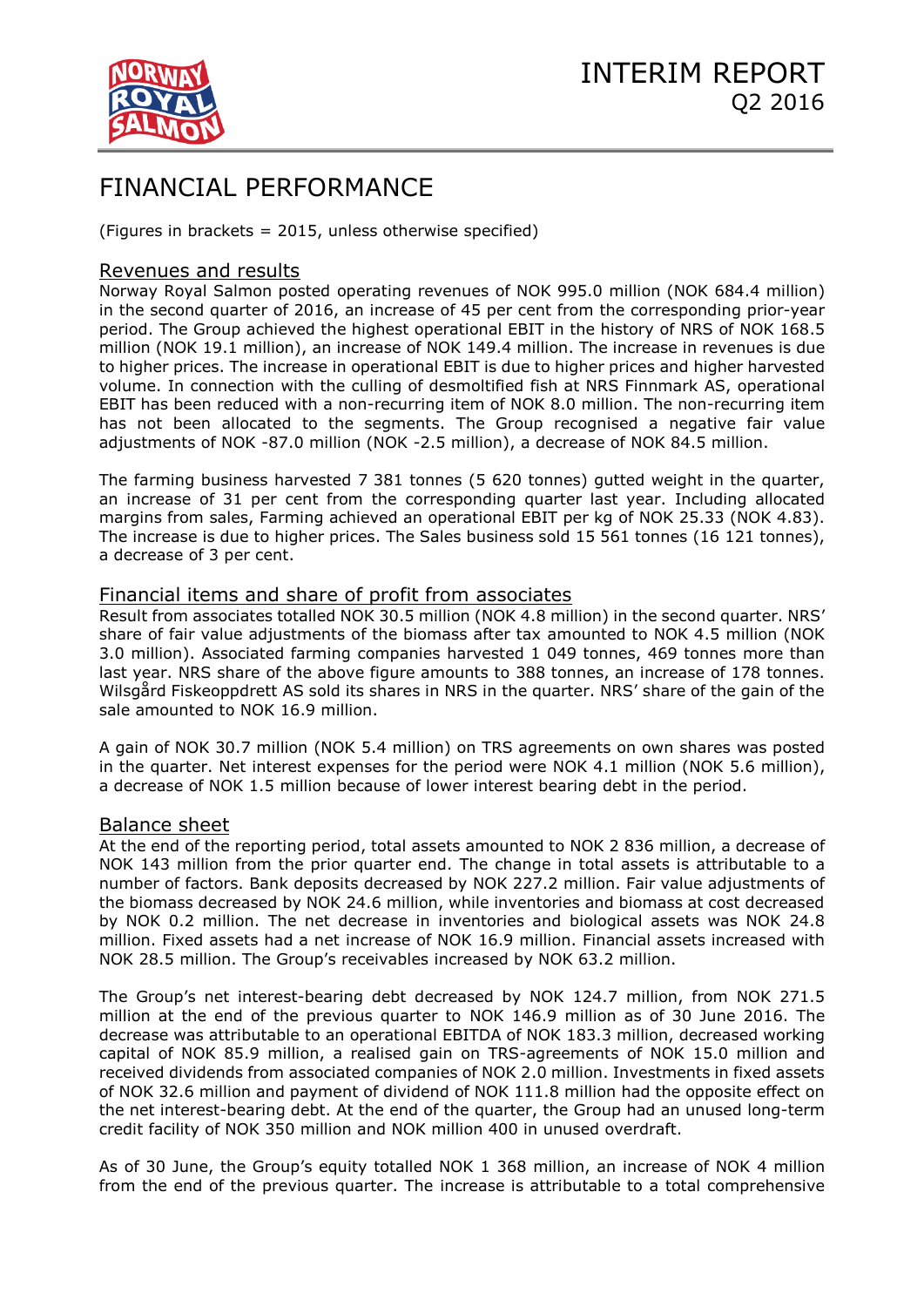

income of NOK 127.9 million, while paid dividend of NOK 111.8 million reduced equity. At the end of the quarter, the equity ratio was 48.2 per cent.

## Statement of cash flow

The Group's operating activities generated a positive cash flow of NOK 263.4 million during the quarter, which represents an increase of NOK 193.8 million compared with the corresponding prior-year quarter. The positive cash flow is attributable to an operational EBITDA of NOK 183.3 million, an increase in accounts payables of NOK 101.4 million, a reduction in inventories at cost of NOK 0.2 million and an increase in other short-term liabilities of NOK 18.5 million. In addition, the cash settlement on forward contracts generated a cash inflow of NOK 0.8 million. An increase in accounts receivables of NOK 32.3 million had an adverse effect on the cash flow.

Net cash outflows in connection with investing activities in the second quarter amounted to NOK 14.8 million (NOK 32.3 million), and is related to payments of NOK 32.6 million for investments in fixed assets. A gain on the realisation of TRS-agreements of NOK 15.0 and received dividends from an associated company of NOK 2.0 million had a positive effect on the cash flow.

The net cash outflow from financing activities totalled NOK 475.9 million (NOK 39.4 million) in the second quarter. Interests paid and instalments amounted to NOK 4.7 million and NOK 11.6 million respectively. Leasing liabilities rose by NOK 9.8 million. As a result of the Group's good liquidity the company has chosen to reduce the long-term credit facility with NOK 350 million. The Group still have the opportunity to draw from this credit facility. Dividend of NOK 111.8 million was paid in the quarter.

# SEGMENT INFORMATION

The Group is organised into two business areas; Farming and Sales. The performance of the two business areas is monitored with the overall objective of maximising Operational EBIT per kg and margins.

The Farming business is divided into two geographical segments; Region North and Region South. Norway Royal Salmon monitors overall value creation from operations based on the salmon's source of origin. Consequently, external reporting focuses on measuring the overall profitability of the harvested volume based on source of origin (Operational EBIT/kg). For this reason, the contribution from the sales operations is allocated to Region North and Region South based on the volume harvested in the respective segments.

The Group owns 35 licences for the production of farmed salmon, divided between 29 licences in Region North, located in Troms and western Finnmark, and 6 licences in Region South, located in the area around Haugesund.

The business posted sales revenues of NOK 994.2 million in the second quarter (NOK 681.1 million), an increase of 46 per cent. The spot price (NASDAQ) for superior quality during the quarter was NOK 63.89 per kg gutted weight, an increase of 9 per cent from the first quarter of 2016 and an increase of 69 per cent compared with the second quarter of 2015. The sales operations experienced a reduction in sales volumes of 3 per cent compared with the corresponding prior-year period. 15 561 tonnes (16 121 tonnes) were sold in the second quarter. The Sales business achieved an operational EBIT before open fixed-price contracts of NOK 8.3 million (NOK 4.8 million), which equates to NOK 0.54 (NOK 0.30) per kg sold volume in the period. The loss on open fixed-price contracts was NOK 18.5 million (NOK 0.0) in the quarter.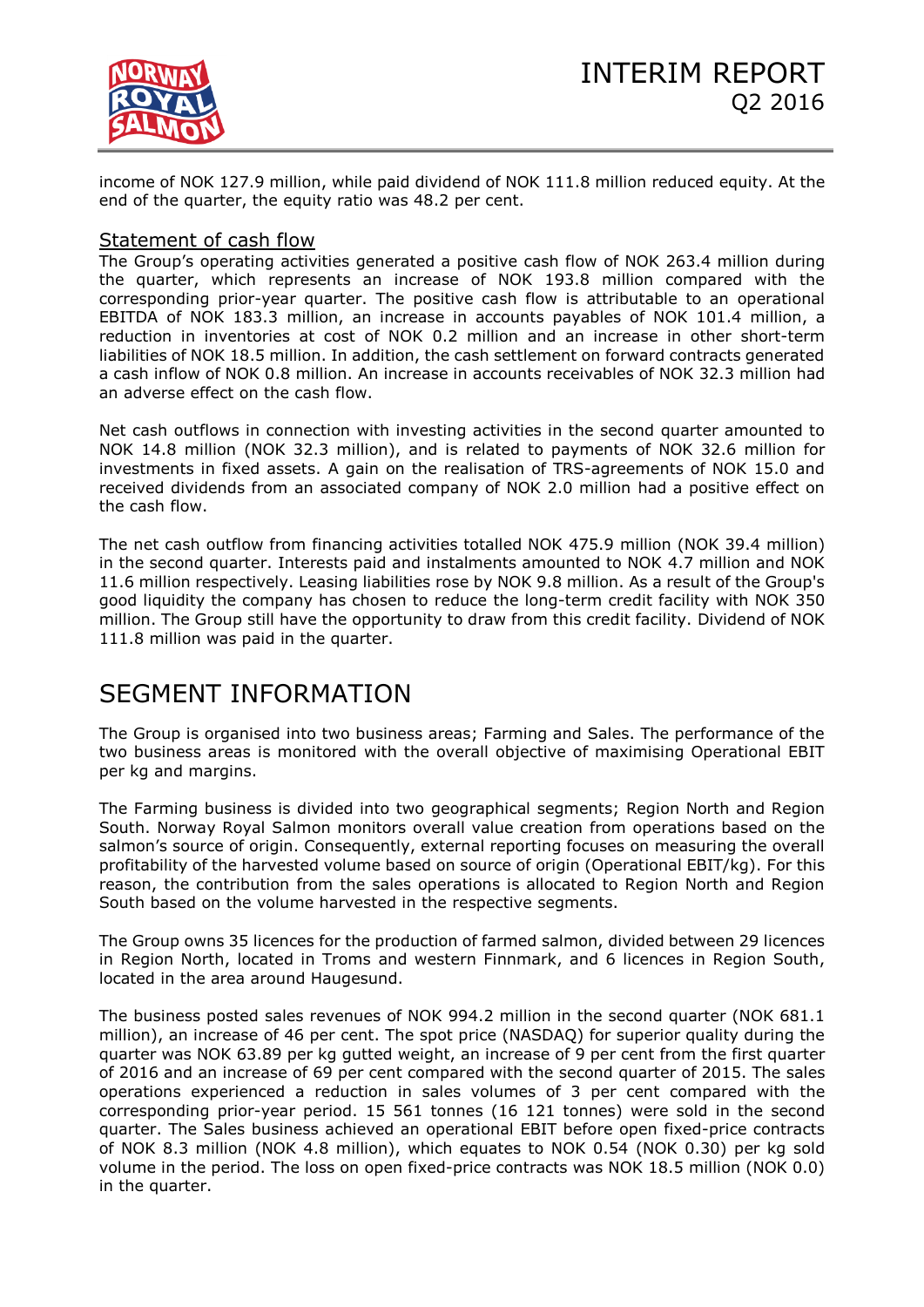

The Farming operations harvested 7 381 tonnes (5 620 tonnes) gutted weight in the second quarter, an increase of 31 per cent from the corresponding period last year. The estimated harvest volume for 2016 is 27 000 tonnes gutted weight. 10.3 million smolts are planned released in 2016.

# REGION NORTH

Operational EBIT came in at NOK 165.6 million (NOK 20.9 million), an increase of NOK 144.7 million compared with the same quarter last year. Operational EBIT (ex contracts) per kg amounted to NOK 32.79 (NOK 5.68). Loss on fixed-price contracts of NOK 2.51 per kg contributed to an operational EBIT per kg of NOK 30.28 (NOK 5.68).

5 468 tonnes (3 675 tonnes) were harvested in the region in the second quarter, an increase of 49 per cent. The achieved price for the Farming operations was NOK 27.45 per kg higher than in the corresponding period last year.

Production costs for harvested fish was NOK 0.89 higher than in the first quarter of 2016 and NOK 0.62 higher than in the corresponding period last year. The quality of the harvested fish has been good. Region North achieved approximately expected growth in the quarter. The sea lice situation is good in the region.

| <b>KEY FIGURES</b>                           | Q <sub>2</sub><br>Q <sub>2</sub> |         | <b>YTD</b> | <b>YTD</b> | <b>FY</b> |
|----------------------------------------------|----------------------------------|---------|------------|------------|-----------|
| (NOK '000)                                   | 2016                             | 2015    | 2016       | 2015       | 2015      |
|                                              |                                  |         |            |            |           |
| Operating revenues                           | 736 566                          | 445 404 | 1 582 646  | 1 079 407  | 2607395   |
| <b>Operational EBITDA</b>                    | 177 421                          | 30 880  | 362 601    | 104 281    | 286 009   |
| <b>Operational EBIT</b>                      | 165 601                          | 20 882  | 338 917    | 84 999     | 244 110   |
|                                              |                                  |         |            |            |           |
| Investment in tangible and intangible assets | 33737                            | 38 331  | 36 840     | 42 677     | 113 339   |
| Volume harvested (tonnes)                    | 5468                             | 3675    | 11 969     | 9958       | 22 971    |
| Operational EBIT per kg (ex contracts)       | 32,79                            | 5,68    | 30,07      | 8,54       | 10,63     |
| Loss on open fixed price contracts           | $-2,51$                          | 0,00    | $-1,76$    | 0,00       | 0,00      |
| Operational EBIT per kg                      | 30,28                            | 5,68    | 28,32      | 8,54       | 10,63     |

The estimated harvest volume for 2016 is 22 000 tonnes gutted weight. 8.6 million smolts are planned released in 2016.

# REGION SOUTH

Operational EBIT came in at NOK 21.4 million (NOK 6.3 million), an increase of NOK 15.1 million. Operational EBIT (ex contracts) per kg amounted to NOK 13.69 (NOK 3.23). Loss on fixed-price contracts of NOK 2.51 per kg contributed to an operational EBIT per kg of NOK 11.18 (NOK 3.23)

1 912 tonnes (1 945 tonnes) were harvested in the region in the second quarter, a decrease of 2 per cent from the corresponding prior-year period. The Farming operations achieved a price of NOK 26.90 per kg higher than in the corresponding prior-year period.

The production costs for harvested fish is NOK 5.14 per kg higher than in the first quarter of 2016 and NOK 16.72 higher than in the corresponding period last year. Biological challenges and unsatisfactory operations at harvested the sites, has resulted in high production costs in the quarter. Lower, but still high production cost of harvested fish is expected in the next quarter. Region South achieved lower than expected growth in the quarter. Organisational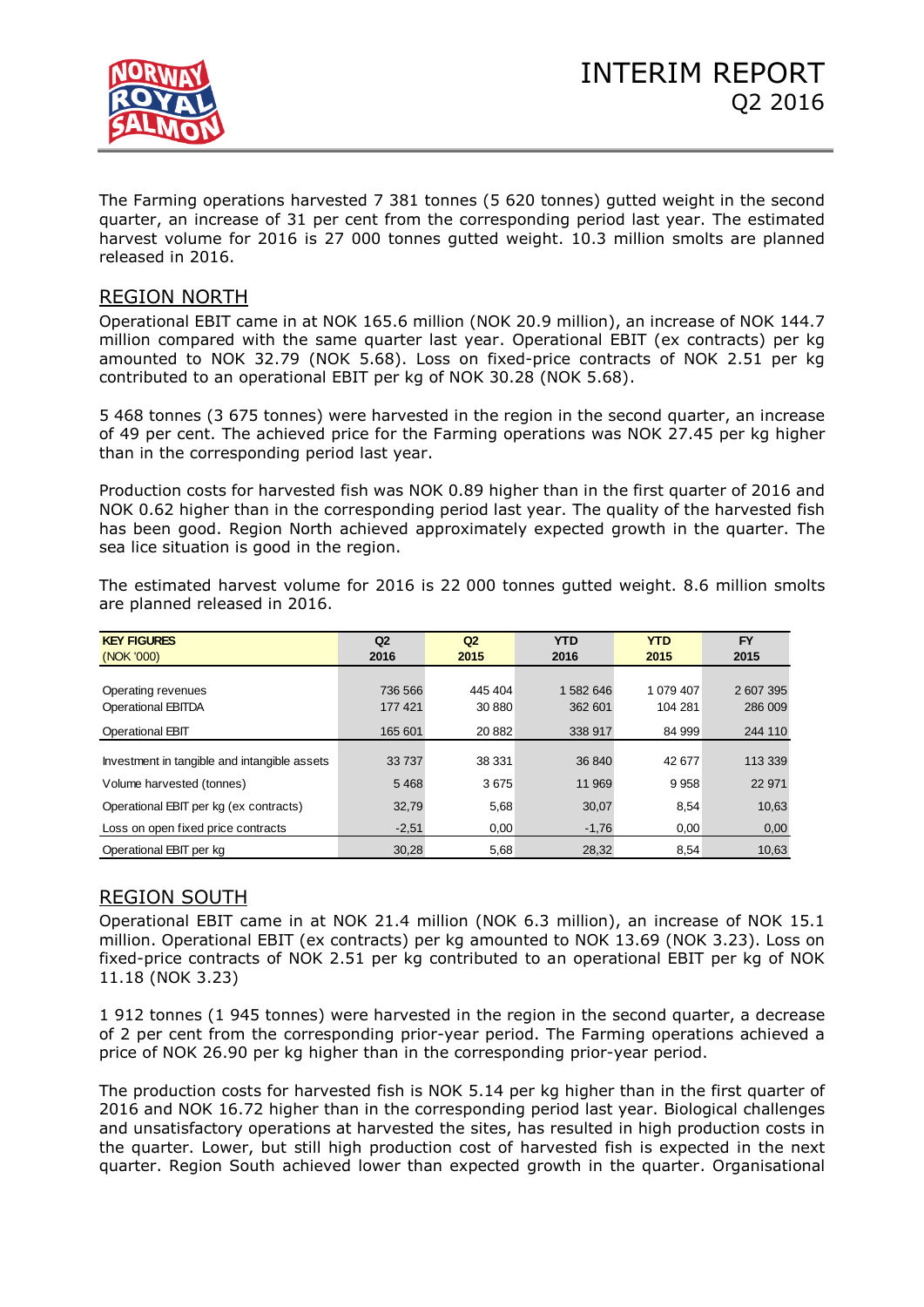

and operational changes have been done in the regions to improve production in the future, as well as a change of smolt suppliers from 2017 with focus on larger smolts.

Estimated harvest volume for 2016 is 5 000 tonnes gutted weight. 1.7 million smolts are planned released in 2016.

| <b>KEY FIGURES</b>                           | Q2<br>Q <sub>2</sub> |         | <b>YTD</b> | <b>YTD</b> | <b>FY</b> |  |
|----------------------------------------------|----------------------|---------|------------|------------|-----------|--|
| (NOK '000)                                   | 2016                 | 2015    | 2016       | 2015       | 2015      |  |
|                                              |                      |         |            |            |           |  |
| Operating revenues                           | 257 602              | 235 663 | 349 708    | 359 031    | 568 585   |  |
| Operational EBITDA                           | 24 3 9 0             | 9 1 4 2 | 38 180     | 25 385     | 36 655    |  |
|                                              |                      |         |            |            |           |  |
| <b>Operational EBIT</b>                      | 21 377               | 6 2 8 2 | 32 178     | 19616      | 24 933    |  |
|                                              |                      |         |            |            |           |  |
| Investment in tangible and intangible assets | 18                   | 699     | 299        | 886        | 7 9 0 9   |  |
| Volume harvested (tonnes)                    | 1912                 | 1945    | 2620       | 3 1 7 5    | 4 9 3 2   |  |
| Operational EBIT per kg                      | 13,69                | 3,23    | 14,42      | 6,18       | 5,05      |  |
| Loss on open fixed price contracts           | $-2,51$              | 0,00    | $-2,14$    | 0,00       | 0,00      |  |
| Net operational EBIT per kg                  | 11,18                | 3,23    | 12,28      | 6,18       | 5,05      |  |

# SHARES

As of 30 June 2016 Norway Royal Salmon ASA had 43 572 191 shares, allocated among 1 713 shareholders, an increase of 402 from the end of the previous quarter. At the end of the quarter, the group had 98 279 treasury shares. The share price increased from NOK 109.50 at the end of March 2016 to NOK 122.50 at the end of June 2016. 9 859 248 shares were traded during the quarter.

# EVENTS IN OR SUBSEQUENT TO THE QUARTER

# Annual general meeting

The annual general meeting was held in Trondheim on 26 May.

The general meeting granted the board of directors authority to acquire treasury shares by up to a total of 4,357,219 shares, each with a nominal value of NOK 1, which equals 10 per cent of the company's share capital. The authority remains in force until the ordinary general meeting in 2017, however no later than 30 June 2017.

The general meeting granted the board of directors authority to increase the Company's share capital by up to NOK 4,357,219. The authority remains in force until the ordinary general meeting in 2017, however no later than 30 June 2017.

Lars Måsøval was elected as a new director instead of Endre Glastad. The other board members were re-elected by the general meeting.

The general meeting resolved to distribute a dividend of NOK 2.60 per share. The dividend was distributed by a cash dividend of NOK 1.30 and distribution of shares in NRS from the company's treasury shares.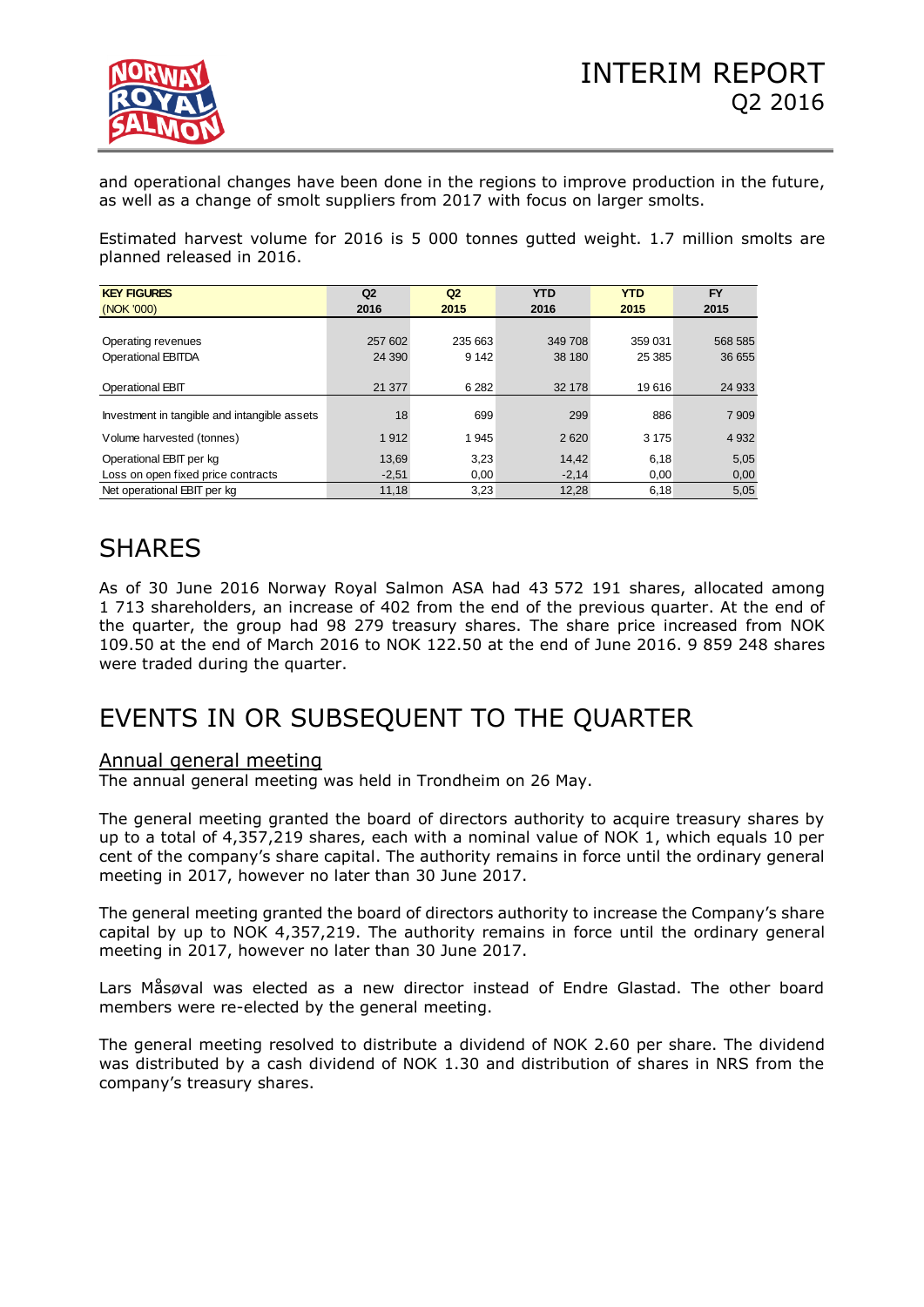# Contractual rights and TRS agreements for own shares

During the second quarter Norway Royal Salmon has extended TRS (Total Return Swap) agreements and used its contractual right to purchase of shares in connection with TRS agreements. The shares purchased have mainly been distributed as dividend shares or sold in connection with the Group's shared based incentive scheme. After these transactions Norway Royal Salmon owns or has a contractual right to 2 452 970 shares, which equates 5.63 per cent of the company's share capital.

## Sickness absence

At 3.9 per cent, the Group's sickness absence rate decreased by 1.2 per cent from the previous quarter. The long-term absenteeism represents a substantial part of the absence.

## Culled fish at a smolt site in Region North

The Kokelv site, which belongs to the subsidiary NRS Finnmark AS received desmoltified fish as part of this year's smolt release. As a result, the fish in two cages were culled. The incident resulted in a one-off cost in the second quarter of 2016 of NOK 8.0 million.

# Verdict against Nord Senja Laks AS

The Hålogaland Appeal Court passed a sentence on May 25, 2016 in the criminal case against Nord Senja Laks AS. Nord Senja Laks AS is a wholly owned subsidiary of Norway Royal Salmon ASA. The verdict is the same as Senja District court passed regarding the items which were appealed, and the summary of the verdict is the following; Nord Senja Laks AS is sentenced to pay a fine of NOK 5.0 million. Nord Senja Laks AS is not sentenced to loss of rights. Consequently, the verdict has no effect on the licenses held by Nord Senja Laks AS and future operations. On the 8 June 2016, Økokrim filed a notice of appeal regarding the fine and decision not to sentence Nord Senja Laks AS to loss of rights. Including legal costs the verdict results in a non-recurring cost recognized in the third quarter of 2015 of NOK 6.3 million.

## New site approved in the Kobbefjorden area in Finnmark

The farming operations in Finnmark have received approval for a new site in Måsøy municipality in Western Finnmark with a MAB of 3 600 tonnes. The site is located in the Kobbefjorden area. With the new site, NRS Finnmark will have a new operational area, which improve the opportunities for generation separation and further growth in Finnmark.

## Production of triploid salmon

NRS was awarded nine green licenses in December 2014. One of the conditions of these licenses is the production of sterile salmon. NRS has chosen to use triploid salmon as sterile salmon.

NRS had challenges in getting approval for the release of the planned numbers triploid salmon to sea in 2016. Production of triploid salmon needs to have an exemption from the Aquaculture Operation Regulations (Akvakulturdriftsforskriften). The Norwegian Food Safety Authority (FSA) grant such exemptions.

20 May 2016 the Norwegian Food Safety Authority (FSA) in the Northern Region declined NRS' applications for exemption to produce triploid salmon to be released to the sea in 2016. NRS appealed the FSA's refusal to the Ministry of Trade, Industry and Fisheries. The Ministry of Trade, Industry and Fisheries considered the appeal quickly and ruled in favour of NRS Finnmark. Later Nor Seafood and Nord Senja Laks were given exemption to produce triploid salmon. The decision means that NRS can release, as planned, smolts in 2016 using the green licenses belonging to the company.

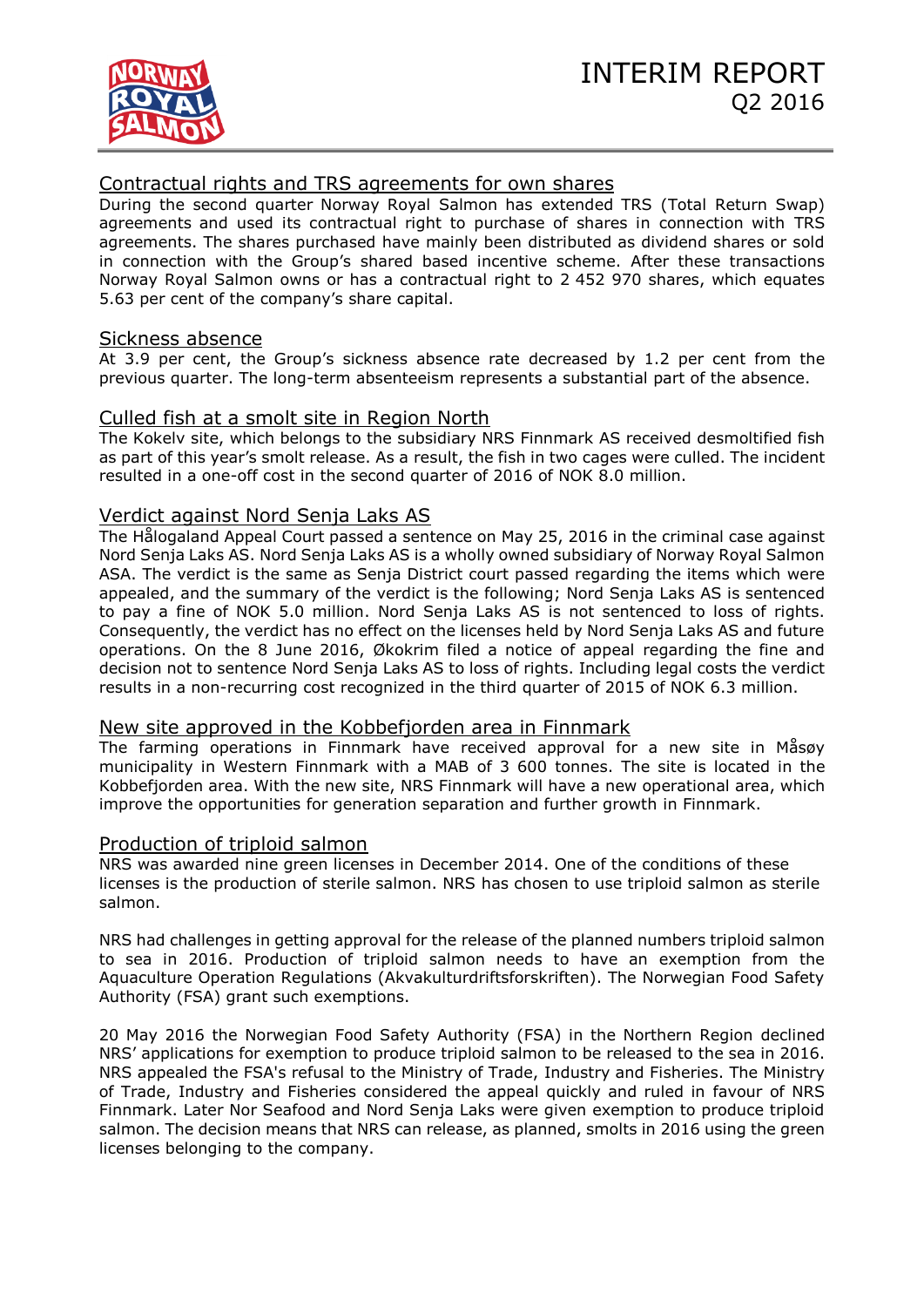

# SUMMARY OF EVENTS YEAR TO DATE IN 2016

The Group posted sales of NOK 1 933.8 million (NOK 1 444.4 million) in the first half of 2016, an increase of 33.9 per cent against the corresponding prior-year period. During the same period the Group posted an operational EBIT of NOK 321.6 million (NOK 88.4 million). 14 589 tonnes were harvested in the first half of 2016, compared with 13 133 tonnes in the corresponding prior-year period. The group had a positive operational cash-flow of NOK 466.2 million (NOK 129.8 million) in the first half of 2016. At the end of the second quarter the Group had an equity ratio of 48.2 per cent (38.5 per cent). The Group has reduced its net interest bearing debt by NOK 351.6 million in the first half of 2016 to NOK 146.9 million. A dividend of NOK 111.8 million was distributed in the first half of 2016.

Region North harvested 11 969 tonnes (9 958 tonnes) in the first half of 2016, and posted an EBIT per kg of NOK 28.32 (NOK 8.54). Region South harvested 2 620 tonnes (3 175 tonnes) in the first half of 2016, and posted an EBIT per kg of NOK 12.28 (NOK 6.18). The Sales business sold 31 345 tonnes (33 080 tonnes) in the first half of 2016.

Norway Royal Salmon has not identified any additional risk exposure beyond the risks described in the 2015 annual report. Norway Royal Salmon is exposed to the salmon price. Reference is made to the Outlook section of this report, for other comments to NRS's risk exposure. In the first half of 2016, Norway Royal Salmon purchased wellboat services totalling KNOK 5 252 from companies controlled by the company's chair Helge Gåsø. In addition, has smolts from Nordland Akva AS, which is controlled by one of the largest shareholders of NRS, Egil Kristoffersen og Sønner AS, been purchased for KNOK 5 734. These services and smolts were priced at market rates. Otherwise, no material transactions with related parties have been undertaken during the first six months of 2016, reference is made to the Note 6 of this report for further information regarding related parties

# MARKET CONDITIONS

The total value of salmon exported from Norway in the second quarter was NOK 14.5 billion. This is the highest export value in a quarter ever and an increase of 3.8 billion from the second quarter of 2015. This represents an increase of 35 per cent. Exported volumes from Norway was 7.4 per cent lower than last year, which means the increase in value was due to significantly higher prices. Spot price (NASDAQ) in the second quarter of 2016 was NOK 63.89 per kg superior quality salmon (delivered Oslo). This is the highest spot price recorded in a quarter in the past 20 years. In the same period last year, the spot price NOK 37.90. The sharp rise is largely driven by higher prices in local currency in addition to a weaker Norwegian krone. In EUR, the prices of Norwegian salmon increased by 55 per cent from EUR 4.43 per kg last year to EUR 6.85 per kg this year. Lower volume combined with good underlying market development for Norwegian salmon in most markets has contributed greatly to the high prices of salmon in the second quarter.

Although import of Norwegian salmon decreased by 7.8 per cent in the quarter, the demand from EU has been good. The decline is in line with the general decline in volume and signals thus good underlying demand as the prices are clearly higher than last year. Although the availability of volume decreased and prices increased significantly, there are some markets where volumes are relatively stable, such as Poland, the Netherlands, Germany, Italy and Belgium. Poland is the biggest market for Norwegian salmon with a market share of 17 per cent, closely followed by France with 15 per cent.

Eastern Europe has had a clear decline in imports of Norwegian salmon in recent quarters and compared to last year the volumes fell by 45 per cent in the second quarter. The main reason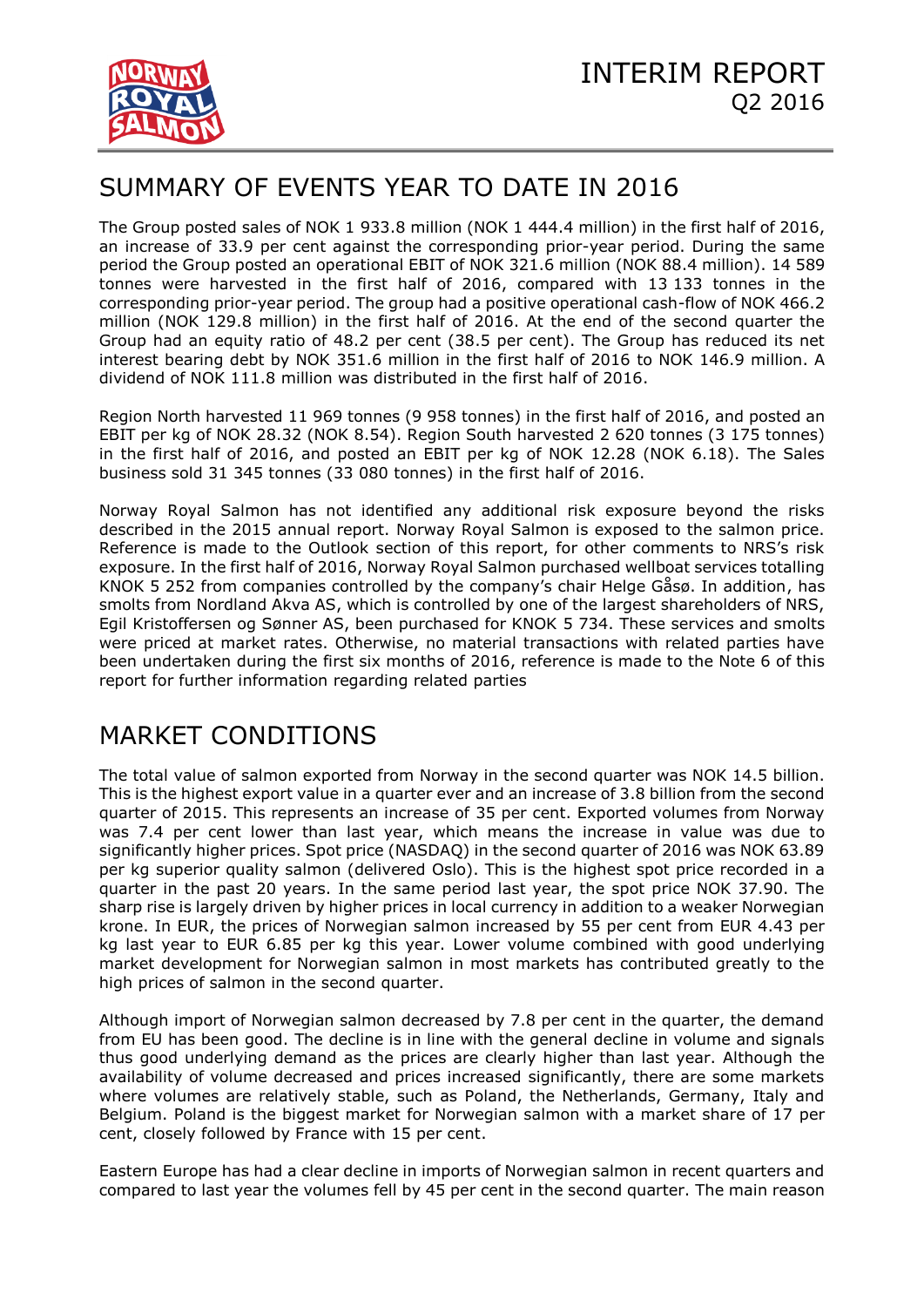

for the in volume reduction is lower exports to Belarus, Turkey and Kazakhstan. The volumes to Ukraine have experienced a strong decline over time, but in the first half of 2016, the volume levelled out, admittedly from a low level. Eastern Europe had a market share of Norwegian salmon at 2 per cent in the second quarter.

Demand for Norwegian Salmon in Asia has had a good development for a long time, but because of lower supply and high prices, imports of Norwegian salmon to Asia fell by 2 per cent in the second quarter. South-East Asia had stable imports; Japan had a slight increase, while the Middle East had a slowdown in growth. The decline in the Middle East is mainly due to a reduction of exports to Israel, which is probably due to the high prices of salmon. Even with the existing trade issues with China, we believe the underlying demand for salmon in the region is good. Asia has a market share of Norwegian salmon at 15.5 per cent.

Demand for salmon in North America continue the positive trend from last year and earlier this year. Imports of Norwegian salmon increased by 8 per cent compared to the same period last year, driven by strong demand in for Norwegian salmon in the US. Weaker NOK against USD and trade barriers in Russia and China, provides opportunities for Norwegian salmon in this region. North America represents 5.5 per cent of Norwegian salmon exports.

The NRS' Sales operations had good profitability in the quarter and significantly better than the second quarter last year. A good price achievement and better margins have contributed positively to the profitability of the sales operations. 87 per cent of the harvested fish were sold in the spot market in the second quarter, while 13 per cent was sold at fixed prices. The fixed price contracts resulted in a loss of NOK 18.5 million compared to the level of spot prices. Total sales volumes were better than expected in the second quarter, but was 3.5 per cent lower than in the same quarter last year. Even with slightly lower total sales volumes, NRS had a growth of 7 per cent in the second quarter in Western Europe. The markets in Asia/USA had a reduction of 19 per cent in the second quarter. Price and lower average weight form Norway and NRS have contributed to a shift of volume from Asia/USA to Western Europe in the first half of 2016. The export to Eastern Europe from NRS continues to fall and fell by 57 per cent in the second quarter compared with the same period last year. In the second quarter, Asia accounted for 18 per cent of the export volumes from NRS, while the USA accounted for 1 per cent. The share to Western Europe was 78 per cent and 4 per cent to Eastern Europe. Domestic volume amounts to 13 per cent of the total sold volume.

# OUTLOOK

Harvested volume for the quarter was 7 381 tonnes, 500 tonnes more than what was estimated at the end of the last quarter. The estimated volume for 2016 is 27 000 tonnes, a reduction of 500 tonnes from previous estimates. As a result of lower growth, estimated harvest volume decreased by 1 000 tonnes in Region South. Estimated harvest volume in Region North increased by 500 tonnes. The farming operations has hedged prices for 2 049 tonnes of the volume for the third quarter and 1 804 tonnes for the fourth quarter of 2016.

In the second quarter, the supply of salmon to the global market was lower than the year before and export volumes from Norway decreased by 7.4 per cent. This contributed to a significant price increase for salmon. For 2016, a decrease in volume between 2 and 5 per cent from Norway and between 5 and 7 per cent globally is expected. The expected reduction from Chile is around 20 per cent in 2016. Early expectations for 2017 indicate a growth from 2016 between 1 and 4 per cent. A continued low supply growth and good work in the markets provides the basis for a positive market outlook for the industry. The high price of salmon in recent months create uncertainty in the short term in some markets, although the underlying demand is perceived as good in most markets we trade.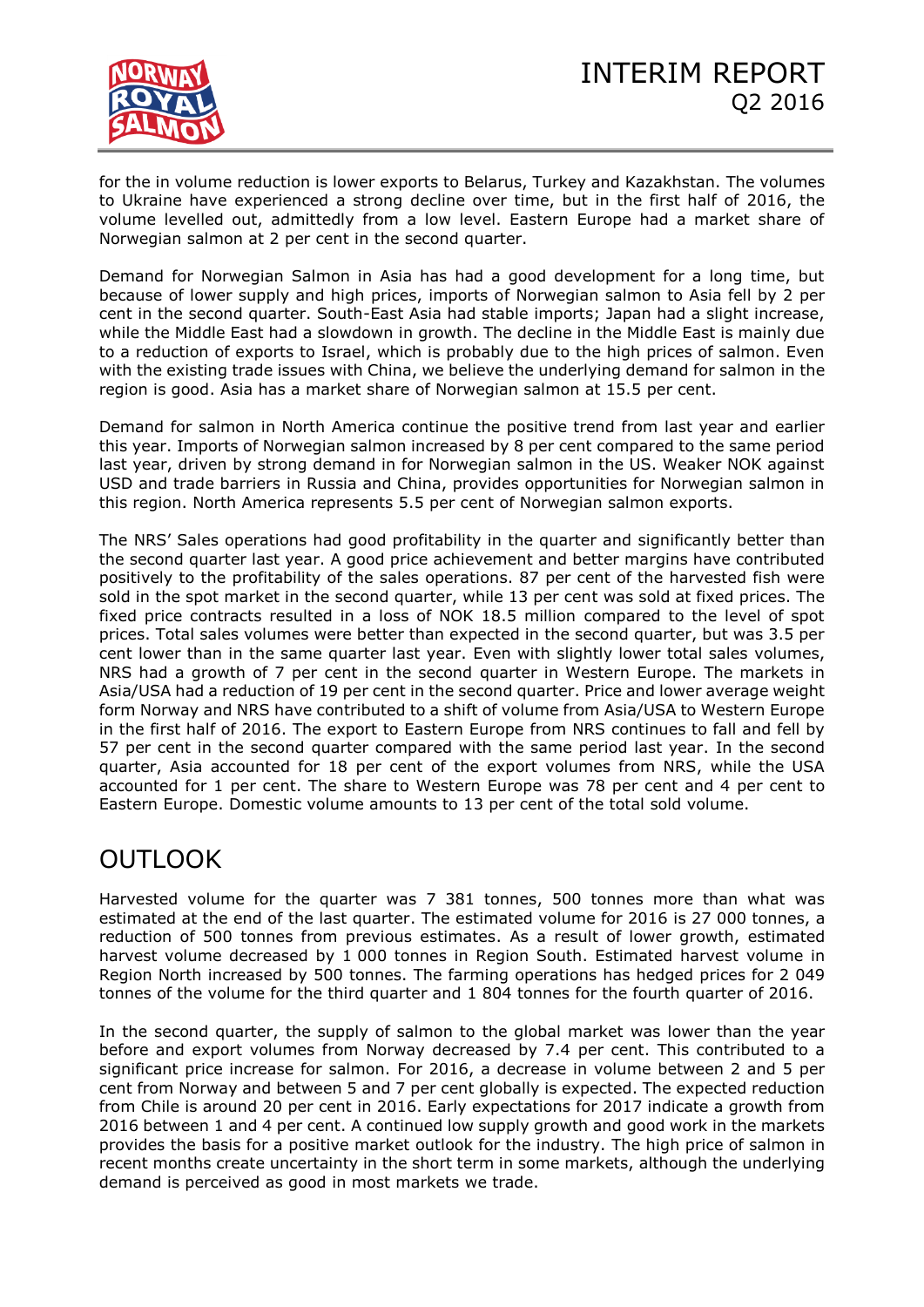

NRS was awarded 10 licenses in 2014. This gives a possibility for 40 per cent organic growth and a more sustainable production for NRS. The company has a strong focus on exploiting the growth potential. NRS has now received approval for releasing the planned number of triploid salmon to the sea. Overall smolt releases for 2016 is estimated at 10.3 million smolts. Given the market outlook in the coming years, with low supply growth, NRS expect that the new licenses will contribute positively to the Group's results. NRS is satisfied that the farming operations primarily are located in Troms and Finnmark, where there are good conditions for the production of salmon at low production costs.

# RESPONSIBILITY STATEMENT FROM THE BOARD OF DIRECTORS AND CEO

We confirm, to the best of our knowledge, that the financial report for the first half of 2016 has been prepared in accordance with IAS 34 – Interim Financial Reporting, as adopted by EU, and gives a true and fair view of the Group's assets, liabilities, financial position and profits and loss for the period.

We also confirm, to the best of our knowledge, that the interim management report includes a fair review of important events that have occurred during the first six months of the financial year and their impact on the condensed set of financial statements, a description of the principal risks and uncertainties for the remaining six months of the financial year, and major related parties transactions.

Trondheim, 23 August 2016

Helge Gåsø

Chair Vice Chair

Kristine Landmark Marianne E. Johnsen

Inge Kristoffersen and Lars Måsøval and Trude Olafsen

Charles Høstlund CEO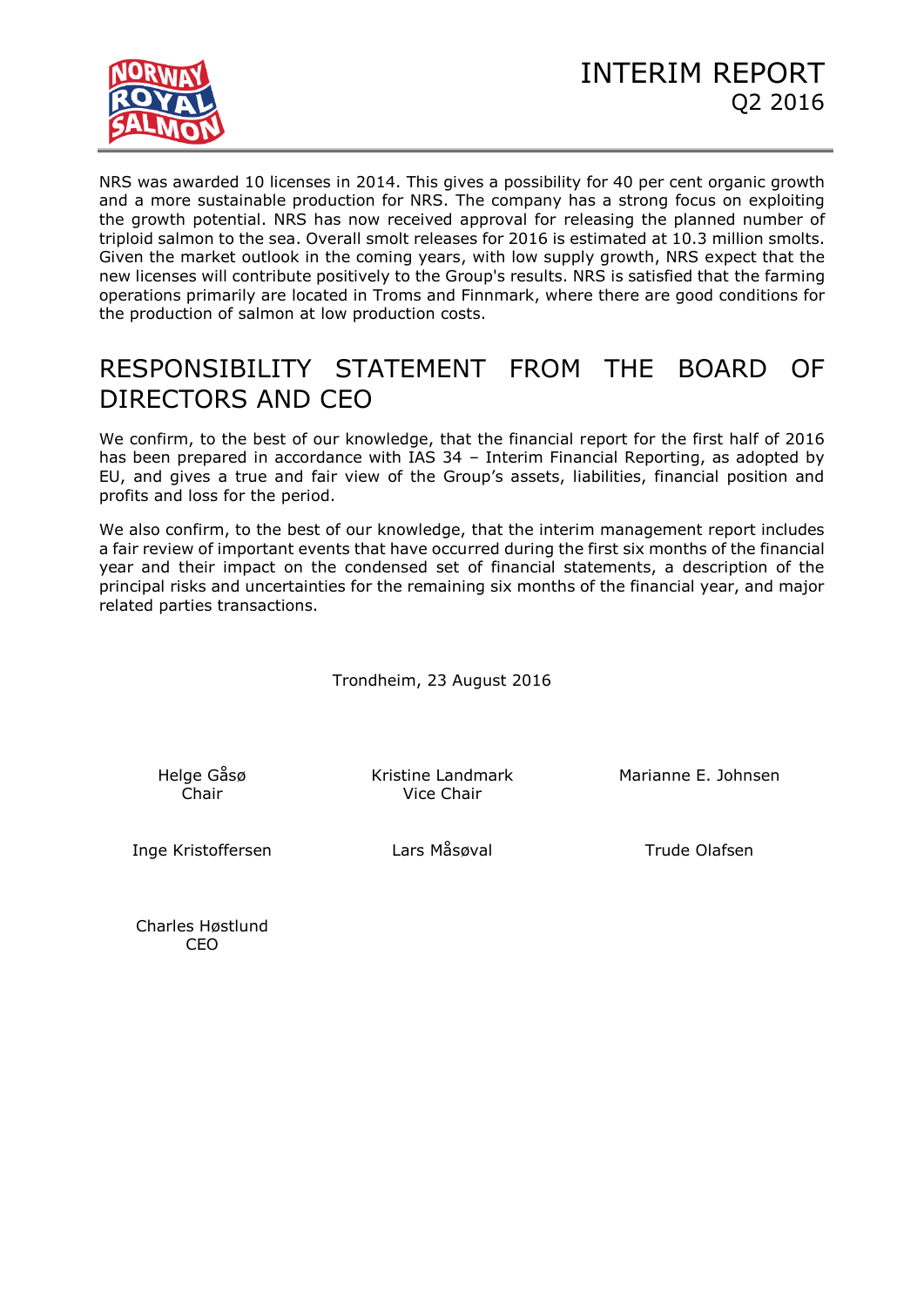

# **INTERIM REPORT**

### **INCOME STATEMENT**

|                               | Q2       | Q2      | <b>YTD</b> | <b>YTD</b> | <b>FY</b> |
|-------------------------------|----------|---------|------------|------------|-----------|
| (NOK '000)                    | 2016     | 2015    | 2016       | 2015       | 2015      |
| <b>Operating revenues</b>     | 994 967  | 684 370 | 1933750    | 1 444 436  | 3 210 548 |
| Cost of goods sold            | 746 015  | 596 905 | 1 453 205  | 1 223 418  | 2707071   |
| <b>Salaries</b>               | 29 9 21  | 22738   | 70 031     | 50 442     | 113 268   |
| Depreciation                  | 14 8 33  | 12865   | 29 68 6    | 25 089     | 53 697    |
| Other operating costs         | 35 700   | 32781   | 59 198     | 57 091     | 134 618   |
| <b>Operational EBIT</b>       | 168 499  | 19 080  | 321 630    | 88 396     | 201 894   |
| Fair value adjustments        | $-87033$ | $-2488$ | $-84394$   | $-127175$  | 24 4 16   |
| Income from associates        | 30 489   | 4748    | 45 910     | $-2243$    | 22754     |
| <b>EBIT</b>                   | 111 955  | 21 340  | 283 147    | -41 022    | 249 065   |
| Gain/loss on financial assets | 30 709   | 5 3 7 5 | 117 994    | $-5268$    | 45 200    |
| Other net financial items     | $-4476$  | $-5822$ | $-9662$    | $-12958$   | $-24184$  |
| <b>EBT</b>                    | 138 187  | 20893   | 391 478    | -59 248    | 270 081   |
| Tax                           | $-19259$ | $-2917$ | $-56905$   | 13 960     | $-32498$  |
| Net profit/loss               | 118 928  | 17976   | 334 573    | $-45288$   | 237 582   |
| Profit attributable to:       |          |         |            |            |           |
| Parent company shareholders   | 117 602  | 16808   | 326 521    | $-45864$   | 229 633   |
| Minority interests            | 1 3 2 6  | 1 1 6 9 | 8 0 5 2    | 576        | 7 9 5 0   |
| Earnings per share (NOK)      | 2,70     | 0,39    | 7,51       | $-1,05$    | 5,28      |
| Earnings per share - diluted  | 2,70     | 0,39    | 7,51       | $-1,05$    | 5,28      |

### **EXTENDED INCOME STATEMENT**

|                                                 | Q2       | Q2       | <b>YTD</b> | <b>YTD</b> | <b>FY</b> |
|-------------------------------------------------|----------|----------|------------|------------|-----------|
| (NOK '000)                                      | 2016     | 2015     | 2016       | 2015       | 2015      |
| Net profit/loss                                 | 118 928  | 17976    | 334 573    | $-45288$   | 237 582   |
| Items to be reclassified to profit or loss:     |          |          |            |            |           |
| Cash Flow hedges (net)                          | 9 0 2 0  | 4 2 4 8  | 40 236     | 2 4 9 9    | $-362$    |
| Items not to be reclassified to profit or loss: |          |          |            |            |           |
| Actuarial gains on defined benefit plans (net)  | $\Omega$ | 0        |            | 0          | 4 7 4 9   |
| Total comprehensive income                      | 127 949  | 22 2 2 4 | 374 809    | -42 789    | 241 970   |
| Total comprehensive income attributable to:     |          |          |            |            |           |
| Parent company shareholders                     | 126 622  | 21 056   | 366 757    | -43 366    | 234 020   |
| Minority interests                              | 1 3 2 6  | 1 1 6 9  | 8 0 5 2    | 576        | 7950      |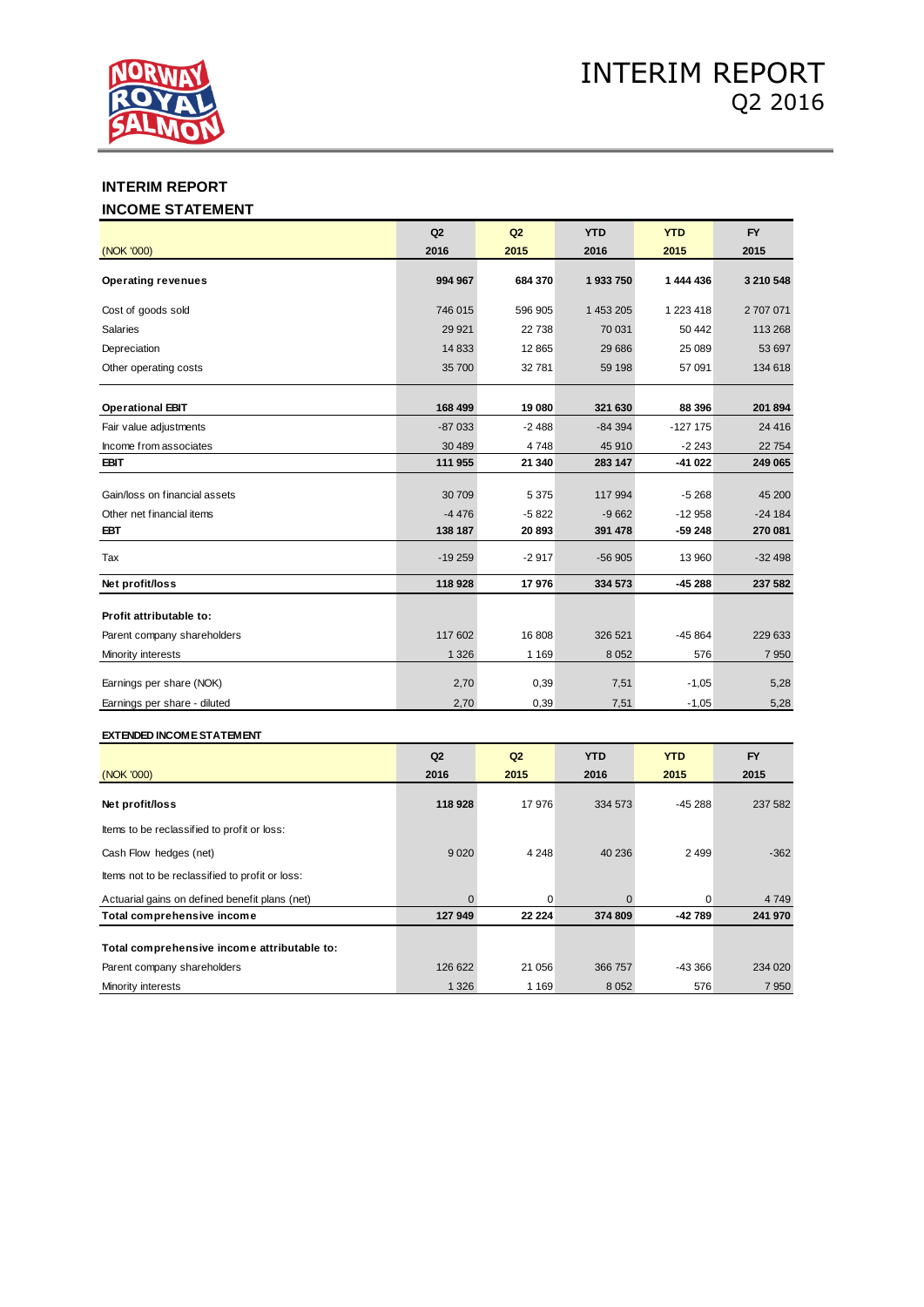

# **BALANCE SHEET**

| (NOK '000)                          | 30.06.2016 | 31.03.2016 | 31.12.2015 | 30.06.2015 |
|-------------------------------------|------------|------------|------------|------------|
|                                     |            |            |            |            |
| Intangible assets                   | 648 887    | 648 887    | 648 887    | 648 887    |
| Property, plant and equipment       | 367 008    | 350 098    | 357 948    | 307867     |
| Non-current financial assets        | 234 283    | 205 806    | 190 385    | 150 312    |
| <b>Non-current assets</b>           | 1 250 179  | 1 204 792  | 1 197 221  | 1 107 066  |
| Inventory and biological assets     | 796 469    | 821 234    | 870 559    | 705 010    |
| Receivables                         | 601 130    | 537938     | 601 126    | 447804     |
| Bank deposits, cash                 | 188 587    | 415 792    | 201 339    | 82 005     |
| <b>Current assets</b>               | 1586186    | 1774964    | 1 673 024  | 1 234 819  |
| <b>TOTAL ASSETS</b>                 | 2836365    | 2979756    | 2870245    | 2 341 885  |
|                                     |            |            |            |            |
| Share capital                       | 43 4 74    | 43 557     | 43 502     | 43 502     |
| Other equity                        | 1 299 836  | 1 297 191  | 1 070 287  | 792 041    |
| Non-controlling interests           | 24 381     | 23 0 54    | 72 730     | 65 357     |
| <b>Equity</b>                       | 1 367 691  | 1 363 803  | 1 186 519  | 900 900    |
| Pensions                            | 12 480     | 12 480     | 12 480     | 18733      |
| Deferred tax                        | 370 409    | 350 230    | 303 485    | 259 669    |
| <b>Provisions</b>                   | 382888     | 362709     | 315 965    | 278 402    |
|                                     |            |            |            |            |
| Long-term interest-bearing debt     | 290 038    | 642 241    | 653 361    | 619531     |
| Short-term interest-bearing debt    | 45 401     | 45 065     | 46 519     | 87718      |
| Trade payables                      | 469 223    | 367836     | 530 430    | 362 078    |
| Tax payable                         | 5764       | 4 4 5 0    | 3 1 8 0    | 74         |
| Other current liabilities           | 275 360    | 193 650    | 134 271    | 93 183     |
| <b>Current liabilities</b>          | 795 748    | 611 002    | 714 400    | 543 053    |
| <b>TOTAL EQUITY AND LIABILITIES</b> | 2836365    | 2979756    | 2870245    | 2 341 885  |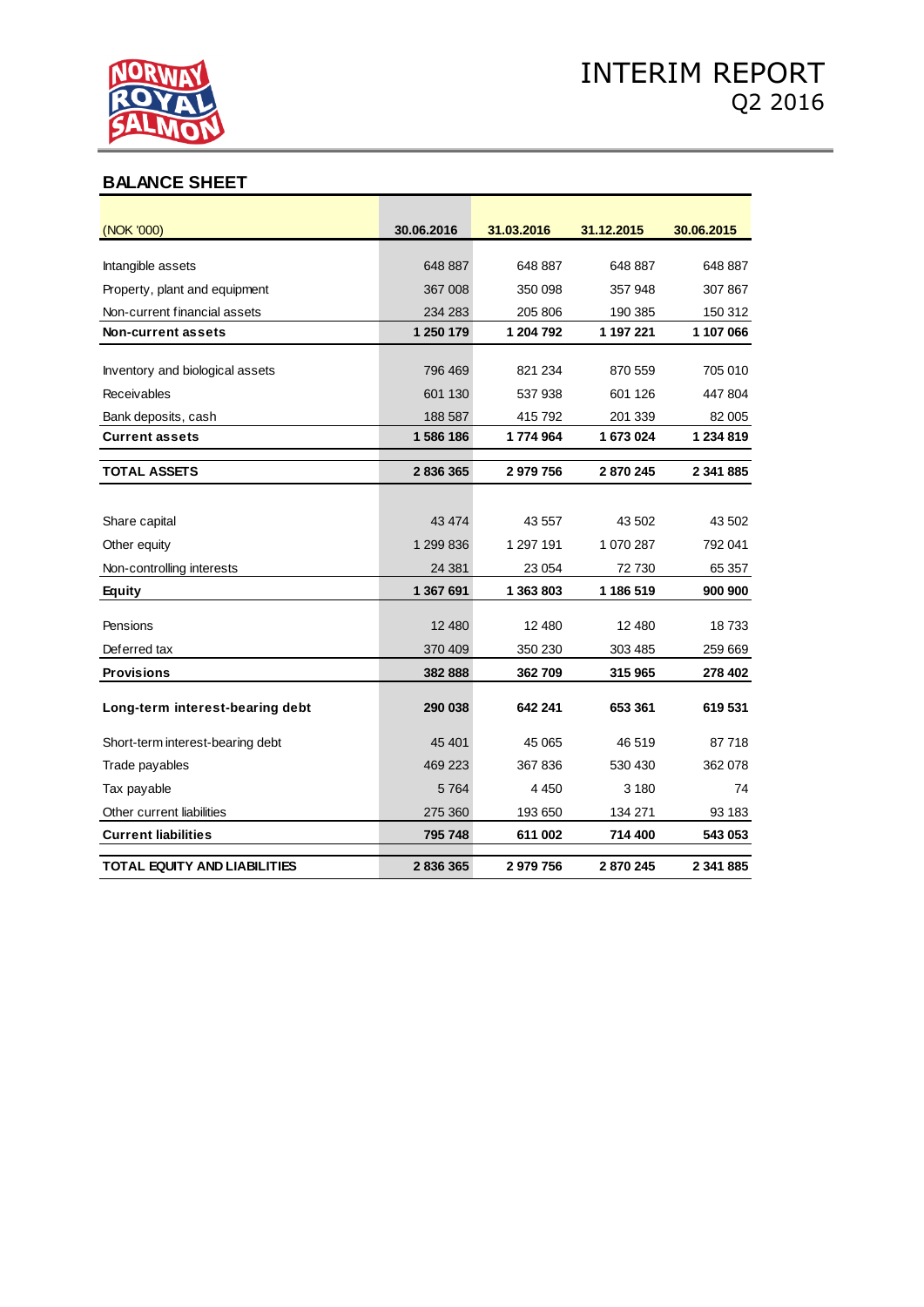

# **STATEMENT OF EQUITY**

| 30.06.2016                                  |                      | Equity allocated to parent company shareholders |                                             |                                     |                     |           |  |
|---------------------------------------------|----------------------|-------------------------------------------------|---------------------------------------------|-------------------------------------|---------------------|-----------|--|
|                                             |                      |                                                 |                                             | Non-controlling<br><b>interests</b> | <b>Total equity</b> |           |  |
| (NOK '000)                                  | <b>Share capital</b> | <b>Treasury</b><br>shares                       | <b>Retained</b><br>earnings<br><b>Total</b> |                                     |                     |           |  |
| Equity at 01.01.2016                        | 43 572               | $-71$                                           | 1 070 288                                   | 1 113 791                           | 72 731              | 1 186 519 |  |
| Total comprehensive income                  | 0                    | 0                                               | 366 757                                     | 366 757                             | 8052                | 374 809   |  |
| <b>Transactions with shareholders</b>       |                      |                                                 |                                             |                                     |                     |           |  |
| Dividend                                    | $\mathbf 0$          | 0                                               | $-111773$                                   | $-111773$                           | 0                   | $-111773$ |  |
| Share based payment                         | $\mathbf 0$          | $\Omega$                                        | $-11081$                                    | $-11081$                            | $\Omega$            | $-11081$  |  |
| Purchase/sale of treasury shares            | $\mathbf 0$          | $-27$                                           | $-1492$                                     | $-1519$                             | $\Omega$            | $-1519$   |  |
| Purchase minority interest                  | $\mathbf 0$          | 0                                               | $-13598$                                    | $-13598$                            | $-56402$            | $-70000$  |  |
| Other changes                               | 0                    | 0                                               | 737                                         | 737                                 | 0                   | 737       |  |
| <b>Total transactions with shareholders</b> | 0                    | $-27$                                           | $-137207$                                   | $-137235$                           | $-56402$            | $-193637$ |  |
| Equity at 30.06.2016                        | 43 572               | -98                                             | 1 299 838                                   | 1 343 314                           | 24 381              | 1 367 691 |  |

|                                       |                      | Equity allocated to parent company shareholders          |          |                 |                     |           |  |
|---------------------------------------|----------------------|----------------------------------------------------------|----------|-----------------|---------------------|-----------|--|
| 30.06.2015                            |                      |                                                          |          | Non-controlling | <b>Total equity</b> |           |  |
| (NOK '000)                            | <b>Share capital</b> | <b>Treasury</b><br><b>Retained</b><br>earnings<br>shares |          | <b>Total</b>    | <i>interests</i>    |           |  |
|                                       |                      |                                                          |          |                 |                     |           |  |
| Equity at 01.01.2015                  | 43 572               | $-34$                                                    | 905 587  | 949 126         | 64 781              | 1 013 907 |  |
|                                       |                      |                                                          |          |                 |                     |           |  |
| <b>Comprehensive income</b>           | 0                    | 0                                                        | -43 366  | $-43366$        | 576                 | $-42789$  |  |
|                                       |                      |                                                          |          |                 |                     |           |  |
| <b>Transactions with shareholders</b> |                      |                                                          |          |                 |                     |           |  |
| Dividend                              | $\mathbf 0$          | 0                                                        | $-65353$ | $-65353$        | $\mathbf 0$         | $-65353$  |  |
| Share based payment                   | $\mathbf 0$          | $\Omega$                                                 | $-2108$  | $-2108$         | 0                   | $-2108$   |  |
| Purchase/sale of treasury shares      | $\mathbf 0$          | $-37$                                                    | $-2552$  | $-2589$         | $\mathbf 0$         | $-2589$   |  |
| Other changes                         | $\mathbf 0$          | 0                                                        | $-165$   | $-165$          | 0                   | $-165$    |  |
| Total transactions with shareholders  | $\bf{0}$             | $-37$                                                    | $-70179$ | $-70216$        | 0                   | $-70216$  |  |
| Equity at 30.06.2015                  | 43 572               | $-71$                                                    | 792 043  | 835 546         | 65 356              | 900 900   |  |

| 31.12.2015                                  |                      | <b>Equity allocated to parent company shareholders</b> | Non-controlling             | <b>Total equity</b> |                  |           |
|---------------------------------------------|----------------------|--------------------------------------------------------|-----------------------------|---------------------|------------------|-----------|
| (NOK '000)                                  | <b>Share capital</b> | <b>Treasury</b><br>shares                              | <b>Retained</b><br>earnings | <b>Total</b>        | <i>interests</i> |           |
| Equity at 01.01.2015                        | 43 572               | $-34$                                                  | 905 587                     | 949 126             | 64 781           | 1 013 907 |
| Total comprehensive income                  | 0                    | 0                                                      | 234 020                     | 234 020             | 7950             | 241 970   |
| <b>Transactions with shareholders</b>       |                      |                                                        |                             |                     |                  |           |
| Dividend                                    | 0                    | 0                                                      | $-65353$                    | $-65353$            | $\mathbf 0$      | $-65353$  |
| Share based payment                         | $\mathbf 0$          | $\Omega$                                               | $-1249$                     | $-1249$             | $\Omega$         | $-1249$   |
| Purchase/sale of treasury shares            | $\mathbf 0$          | $-37$                                                  | $-2552$                     | $-2589$             | $\Omega$         | $-2589$   |
| Other changes associated companies          | 0                    | 0                                                      | $-165$                      | $-165$              | 0                | $-165$    |
| <b>Total transactions with shareholders</b> | 0                    | $-37$                                                  | $-69319$                    | $-69356$            | 0                | $-69356$  |
| Equity at 31.12.2015                        | 43 572               | $-71$                                                  | 1070288                     | 1 113 791           | 72731            | 1 186 519 |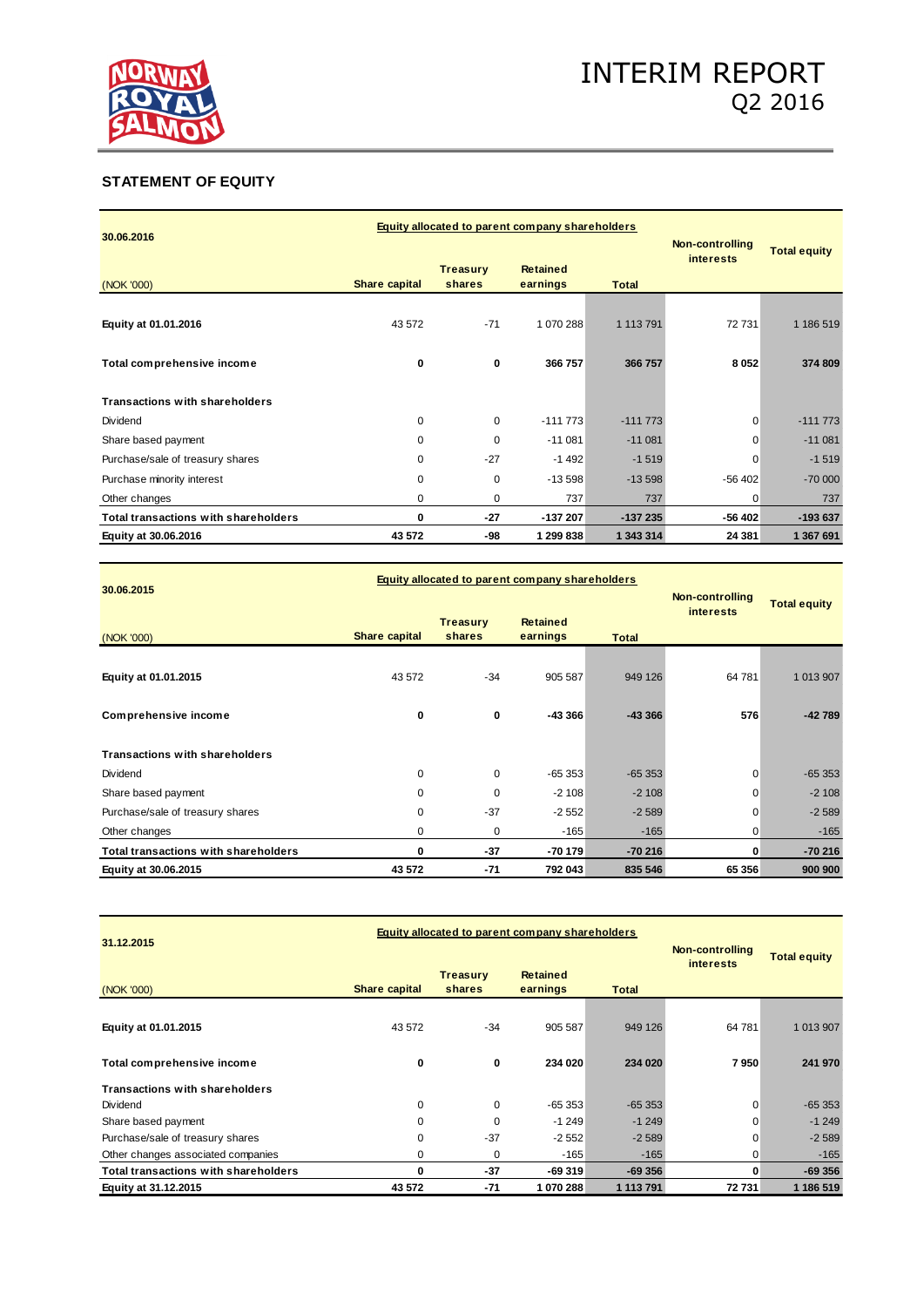

### **STATEMENT OF CASH FLOW**

|                                                             | Q2           | Q2           | <b>YTD</b>  | <b>YTD</b>  | <b>FY</b> |
|-------------------------------------------------------------|--------------|--------------|-------------|-------------|-----------|
| (NOK '000)                                                  | 2016         | 2015         | 2016        | 2015        | 2015      |
|                                                             |              |              |             |             |           |
| <b>Operational EBIT</b>                                     | 168 499      | 19 080       | 321 630     | 88 396      | 201 894   |
| Adjusted for:                                               |              |              |             |             |           |
| Tax paid                                                    | $\mathbf 0$  | $\Omega$     | $\Omega$    | $-2031$     | $-2031$   |
| Depreciation                                                | 14 833       | 12 8 65      | 29 686      | 25 089      | 53 697    |
| Gains (-)/ losses (+) on disposal of non-current assets     | 10           | $\mathbf{1}$ | 10          | 1           | $-1$      |
| Share based payment                                         | $-5476$      | 23           | $-11081$    | $-2108$     | $-1249$   |
| Pension costs with no cash effect                           | $\mathbf 0$  | $\mathbf 0$  | $\mathbf 0$ | $\mathbf 0$ | 78        |
| Change in inventory / biomass                               | 197          | $-32185$     | 74 592      | 33 514      | $-24423$  |
| Change in debtors and creditors                             | 69 077       | 94 399       | $-31508$    | 28 099      | 25 101    |
| Change in other current assets and other liabilities        | 16 307       | $-24573$     | 82 845      | -41 132     | 87 130    |
| Net cash flow from operating activities                     | 263 447      | 69 611       | 466 175     | 129 828     | 340 196   |
|                                                             |              |              |             |             |           |
| Cash flow from investing activities                         |              |              |             |             |           |
| Proceeds from sale of property, plant and equipment         | 800          | 67           | 800         | 67          | 157       |
| Payments for purchase of PPE and licenses                   | $-32553$     | $-38191$     | $-39556$    | $-132973$   | $-212750$ |
| Proceeds from investments in non-current financial assets   | 16 999       | 4 0 5 4      | 117 696     | 98749       | 127 999   |
| Payments for investments in non-current financial assets    | $\mathbf{0}$ | $\Omega$     | $\Omega$    | $-2641$     | $-4641$   |
| Payments for acquisition of minority interest in subsidiary | $\mathbf 0$  | 0            | $-70000$    | $\mathbf 0$ |           |
| Change in loans to associates and others                    | $\Omega$     | 1800         | $\Omega$    | 1800        | $-18200$  |
| Net cash flow from investing activities                     | $-14754$     | $-32270$     | 8940        | -34 998     | $-107435$ |
|                                                             |              |              |             |             |           |
| Cash flow from financing activities                         |              |              |             |             |           |
| Receipts from new long-term debt                            | 9781         | 21 614       | 9781        | 122 809     | 185 259   |
| Long-term debt repayments                                   | $-361649$    | $-10173$     | $-374222$   | $-19701$    | $-43681$  |
| Net change in overdraft                                     | $\Omega$     | 25 1 25      | $\Omega$    | $-96736$    | $-142576$ |
| Sale and purchase of treasury shares                        | $-7548$      | $-4433$      | $-1519$     | $-2589$     | $-2589$   |
| Interest paid                                               | $-4709$      | $-6185$      | $-10133$    | $-12750$    | $-23976$  |
| Dividend payment                                            | $-111773$    | $-65353$     | -111 773    | -65 353     | $-65353$  |
| Net cash flow from financing activities                     | $-475898$    | $-39405$     | -487 866    | -74 320     | $-92916$  |
|                                                             |              |              |             |             |           |
| Net increase (+)/ decrease (-) in cash & cash equivalents   | $-227206$    | $-2065$      | $-12752$    | 20 511      | 139 845   |
| Cash and cash equivalents - opening balance                 | 415 792      | 84 069       | 201 339     | 61 494      | 61 494    |
| Cash and cash equivalents - closing balance                 | 188 587      | 82 005       | 188 587     | 82 005      | 201 339   |

# **NOTES TO THE FINANCIAL STATEMENTS**

### **NOTE 1: Accounting principles**

THE THE TINANCIAL OTAT LIMENTO<br>These condensed, consolidated interim financial statements have been draw n up in accordance w ith International Financial<br>Reporting Standards (IERSs) and such interpretations as are determin Reporting Standards (IFRSs) and such interpretations as are determined by the EU and published by the International Accounting Standards Board, including the interim reporting standard (IAS 34). The interim financial statements do not include all the These condensed, consolidated interim financial statements have been drawn up in accordance with International Financial<br>Reporting Standards (IFRSs) and such interpretations as are determined by the EU and published by the statements for the 2015 financial year.

The condensed consolidated interim financial statements have not been audited. As a result of rounding differences, numbers or percentages may not add up to the total.

at Ferjemannsveien 10, Trondheim or at www.norwayroyalsalmon.com.<br>The Group's accounting principles in this interim report are the same as described in the annual financial report for 2015 w ith the The consolidated financial statements for the Group for the year 2015 are available upon request from the company's head office Free condensed consolidated interminimatical statements have not been a<br>percentages may not add up to the total.<br>The consolidated financial statements for the Group for the year 2015 and<br>at Ferjemannsveien 10, Trondheim or

exception of standards and interpretations referred to in note 1 of the annual financial report for 2015. None of these standards or interpretations have affected the consolidated financial statements for 2016.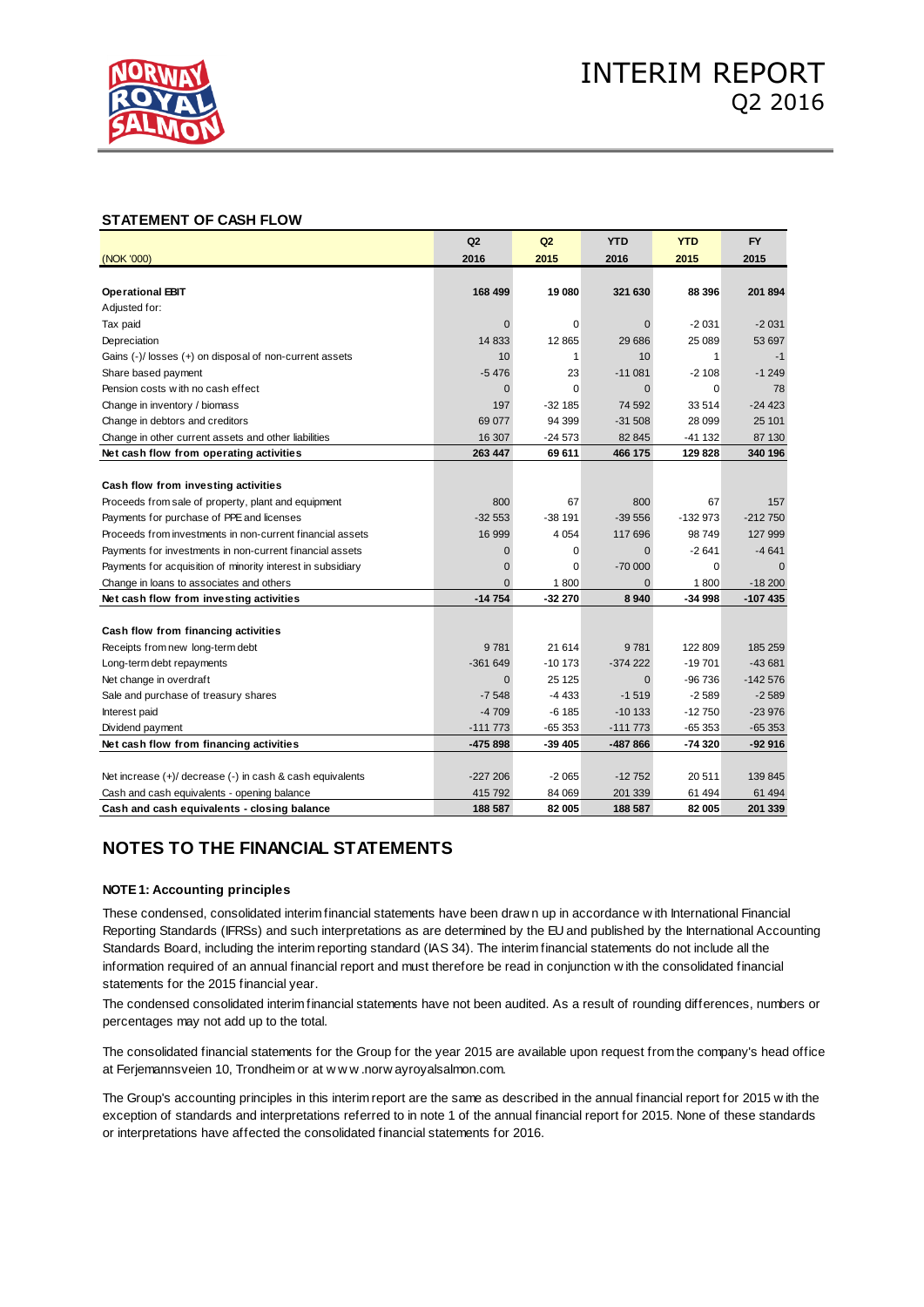

### **NOTE 2: Segment information**

Operating segments are identified based on the reporting used by Group management to assess performance and profitability at a strategic level. The Group management is defined as the chief operating decision-makers.

The Group's business areas are divided into the Sales and Fish farming. The Sales segment includes the purchase and sale of salmon. The fish farming business includes salmon farming and harvesting activities. The fish farming business is divided into two regions: Region North, which consists of the fish farming business in Troms and West Finnmark; and Region South, which consists of the fish farming business in the area around Haugesund. Transactions between the segments are made at market terms. Group management reviews monthly reports in connection with the segments. Performance is evaluated based on operating results (EBIT) per segment.

|                                                                 | <b>Sales</b> |         | <b>Region North</b> |          | <b>Region South</b> |          | Eliminations/other |             | Total     |         |
|-----------------------------------------------------------------|--------------|---------|---------------------|----------|---------------------|----------|--------------------|-------------|-----------|---------|
| (NOK '000)                                                      | Q2 2016      | Q2 2015 | Q2 2016             | Q2 2015  | Q2 2016             | Q2 2015  | Q2 2016            | Q2 2015     | Q2 2016   | Q2 2015 |
|                                                                 |              |         |                     |          |                     |          |                    |             |           |         |
| Total sales revenues                                            | 994 168      | 681 058 | 336 162             | 125 040  | 119 241             | 68 944   | 799                | 3 3 0 4     | 1 450 370 | 878 346 |
| Internal sales revenues                                         |              | 0       | 336 162             | 125 033  | 119 241             | 68 943   | $\Omega$           | 0           | 455 403   | 193 976 |
| <b>External sales revenues</b>                                  | 994 168      | 681 058 | $\Omega$            |          | $\Omega$            |          | 799                | 3 3 0 4     | 994 967   | 684 370 |
| <b>Operational EBIT</b>                                         | $-10196$     | 4776    | 173 155             | 17759    | 24 019              | 4629     | $-18479$           | $-8084$     | 168 499   | 19 080  |
| Fair value adjustments                                          | $-62465$     | 6475    | $-5261$             | 2833     | $-19307$            | $-11796$ |                    | $\mathbf 0$ | $-87033$  | $-2488$ |
| Income from associates                                          |              | 0       | $\Omega$            | $\Omega$ | $\Omega$            | $\Omega$ | 30 489             | 4748        | 30 489    | 4748    |
| EBIT                                                            | $-72661$     | 11 252  | 167894              | 20 592   | 4712                | $-7167$  | 12 010             | $-3336$     | 111 955   | 21 340  |
| EBT                                                             | $-72955$     | $-9600$ | 167 106             | 17 552   | 3 2 4 0             | $-8856$  | 40 796             | 21 797      | 138 187   | 20 893  |
| Volume harvested (HOG)                                          |              |         | 5 4 6 8             | 3675     | 1912                | 1945     |                    |             | 7 3 8 1   | 5 6 20  |
| Operational EBIT per kg                                         |              |         | 31,67               | 4,83     | 12,56               | 2,38     |                    |             | 26,72     | 3,98    |
| Volume sold                                                     | 15 5 61      | 16 121  |                     |          |                     |          |                    |             | 15 5 61   | 16 121  |
| Operational EBIT per kg<br>- of w hich loss on open fixed-price | $-0,66$      | 0,30    |                     |          |                     |          |                    |             | $-0,66$   | 0,30    |
| contracts per kg.                                               | $-1,19$      | 0,00    |                     |          |                     |          |                    |             | $-1,19$   | 0,00    |

|                                                           | <b>Sales</b>    |                 | <b>Region North</b> |                 | <b>Region South</b> |                 | Eliminations/other |                 | Total           |                 |
|-----------------------------------------------------------|-----------------|-----------------|---------------------|-----------------|---------------------|-----------------|--------------------|-----------------|-----------------|-----------------|
| (NOK '000)                                                | <b>YTD 2016</b> | <b>YTD 2015</b> | <b>YTD 2016</b>     | <b>YTD 2015</b> | <b>YTD 2016</b>     | <b>YTD 2015</b> | <b>YTD 2016</b>    | <b>YTD 2015</b> | <b>YTD 2016</b> | <b>YTD 2015</b> |
|                                                           |                 |                 |                     |                 |                     |                 |                    |                 |                 |                 |
| Total sales revenues                                      | 1 932 354       | 1 434 119       | 693 399             | 355 366         | 161 201             | 116 770         | 1 3 9 6            | 6 2 6 9         | 2 788 350       | 1912 524        |
| Internal sales revenues                                   |                 | 0               | 693 399             | 351 318         | 161 201             | 116 769         |                    | $\mathbf 0$     | 854 600         | 468 088         |
| <b>External sales revenues</b>                            | 1 932 354       | 1 434 119       |                     | 4 0 4 8         | $\Omega$            |                 | 1 3 9 6            | 6 2 6 9         | 1 933 750       | 1 444 436       |
| <b>Operational EBIT</b>                                   | $-5677$         | 17 214          | 342 396             | 71 476          | 34 376              | 15 925          | $-49465$           | $-16219$        | 321 630         | 88 396          |
| Fair value adjustments                                    | $-84897$        | $-16756$        | 8759                | $-81076$        | $-8256$             | $-29343$        | $\Omega$           | $\mathbf 0$     | $-84394$        | $-127$ 175      |
| Income from associates                                    |                 | $\Omega$        | <sup>n</sup>        | 0               | $\Omega$            | 0               | 45 910             | $-2243$         | 45 910          | $-2243$         |
| EBIT                                                      | $-90574$        | 458             | 351 155             | $-9600$         | 26 120              | $-13418$        | $-3555$            | $-18462$        | 283 147         | $-41022$        |
| EBT                                                       | $-91041$        | 64              | 348 518             | $-15985$        | 23 046              | $-16810$        | 110 955            | $-26517$        | 391 478         | -59 248         |
|                                                           |                 |                 |                     |                 |                     |                 |                    |                 |                 |                 |
| Volume harvested (HOG)                                    |                 |                 | 11 969              | 9958            | 2620                | 3 1 7 5         |                    |                 | 14 589          | 13 133          |
| Operational EBIT per kg                                   |                 |                 | 28,61               | 7,18            | 13,12               | 5,02            |                    |                 | 25,83           | 6,65            |
| Volume sold                                               | 31 4 35         | 33 080          |                     |                 |                     |                 |                    |                 | 31 4 35         | 33 080          |
| Operational EBIT per kg                                   | $-0,18$         | 0,52            |                     |                 |                     |                 |                    |                 | $-0,18$         | 0,52            |
| - of w hich loss on open fixed-price<br>contracts per kg. | $-0.85$         | 0,00            |                     |                 |                     |                 |                    |                 | $-0,85$         | 0,00            |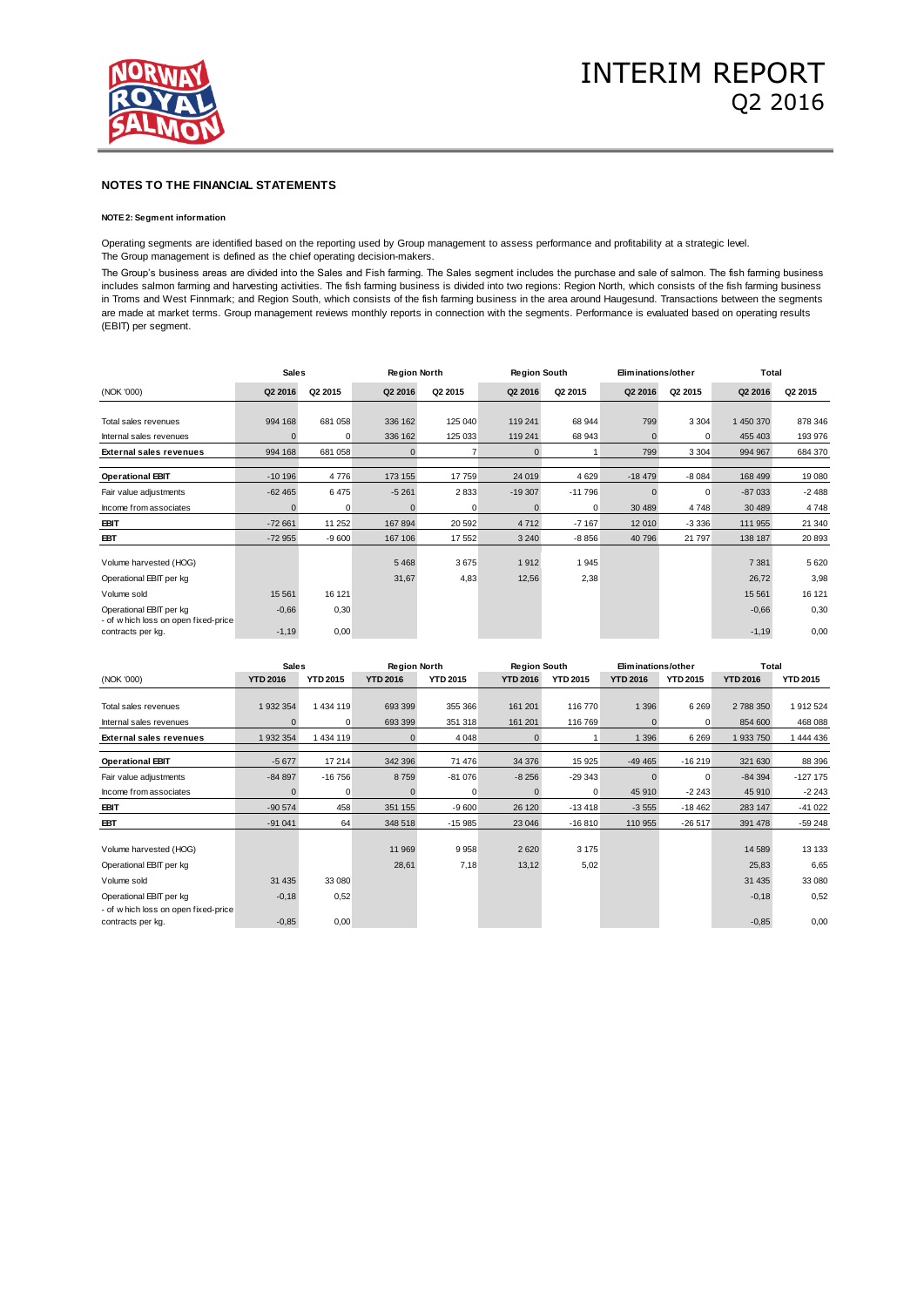

### **NOTE 3: Biomass**

In accordance w ith IAS 41, the biomass is recognised at fair value. Adjustments to the fair value of the biomass are presented on a separate line in the income statement. When estimating the biomass at fair value the best estimate of fair value for fish less than 1 kg is assumed to be accumulated cost, **NOTE 3: Biomass**<br>In accordance with IAS 41, the biomass is recognised at fair value. Adjustments to the fair value of the biomass are presented on a separate line in th<br>income statement. When estimating the biomass at fai Fract Costernation and the expected to the biomass is recognised at fair value. Adjustments to the fair value of the biomass are presented on a separate line in the income statement. When estimating the biomass at fair val In accordance w ith IAS 41, the biomass is recognised at fair value. Adjustments to the fair value of the biomass are presented on a separate lincome statement. When estimating the biomass at fair value the best estimate o calculating the fair value. Sales prices are adjusted for sales costs and harvesting costs and costs of transportation to Oslo. The estimated quality w hile for fish between 1 and 4 kg a proportionate share of full value is recognised. Harvestable fish (above 4 kg) is valued at full value. An expected cost w ould imply a negative value adjustment of biological assets w period of the fish.

| Book value of inventory:                                            |            |            |                     |            |
|---------------------------------------------------------------------|------------|------------|---------------------|------------|
| (NOK '000)                                                          | 30.06.2016 | 31.03.2016 | 30.06.2015          | 31.12.2015 |
| Raw materials                                                       | 29 30 6    | 16 057     | 16418               | 27 034     |
| Biological assets (biomass)                                         | 743 821    | 791 315    | 672 443             | 829 928    |
| Finished goods                                                      | 23 342     | 13862      | 16 150              | 13 596     |
| <b>Total inventory</b>                                              | 796 469    | 821 234    | 705 010             | 870 559    |
|                                                                     |            |            |                     |            |
| Specification of the biomass:                                       |            |            |                     |            |
| (NOK '000)                                                          | 30.06.2016 | 31.03.2016 | 30.06.2015          | 31.12.2015 |
| Biomass at cost                                                     | 545 924    | 568 850    | 582 660             | 632 534    |
| Fair value adjustments of the biomass                               | 197 897    | 222 465    | 89783               | 197 394    |
| Book value of the biomass                                           | 743 821    | 791 315    | 672 443             | 829 928    |
|                                                                     |            |            |                     |            |
| Specification of biological assets - tonnes                         | Q2 2016    | Q1 2016    | Q <sub>2</sub> 2015 | FY 2015    |
|                                                                     |            |            |                     |            |
| Opening balance biological assets                                   | 18 585     | 22 407     | 20 166              | 23 537     |
| Increase due fish put in the sea                                    | 572        | 39         | 420                 | 865        |
| Increase due to production in the period                            | 5 4 0 8    | 5 3 3 3    | 5766                | 33 614     |
| Reduction due to mortality in the period                            | $-686$     | $-516$     | $-376$              | -1 637     |
| Reduction due to harvesting in the period                           | $-8811$    | $-8585$    | $-6690$             | $-33258$   |
| Non-recurring items and sold biomass                                | -42        | $-93$      | 0                   | $-714$     |
| <b>Closing balance biological assets</b>                            | 15 0 25    | 18584      | 19 285              | 22 407     |
|                                                                     |            |            |                     |            |
| Specification of changes in book value of biological assets:        |            |            |                     |            |
| (NOK '000)                                                          | Q2 2016    | Q1 2016    | Q <sub>2</sub> 2015 | FY 2015    |
|                                                                     |            |            |                     |            |
| Biological assets as of 1 January                                   | 791 315    | 829 928    | 647 579             | 808 674    |
| Increase due to production in the period                            | 215 881    | 140 953    | 186 039             | 853 256    |
| Extraordinary event at cost                                         | $-8000$    | $-11158$   | $\Omega$            | $-25000$   |
| Reduction due to harvesting in the period                           | $-230807$  | $-193479$  | $-152211$           | $-804$ 194 |
| Fair value adjustments of the biological assets                     | $-24568$   | 25 071     | $-8964$             | $-2808$    |
| Fair value adj. of the biological assets due to extraordinary event | $\Omega$   | 0          | $\Omega$            | $\Omega$   |
| Biological assets as of 31 December                                 | 743 821    | 791 315    | 672 443             | 829 928    |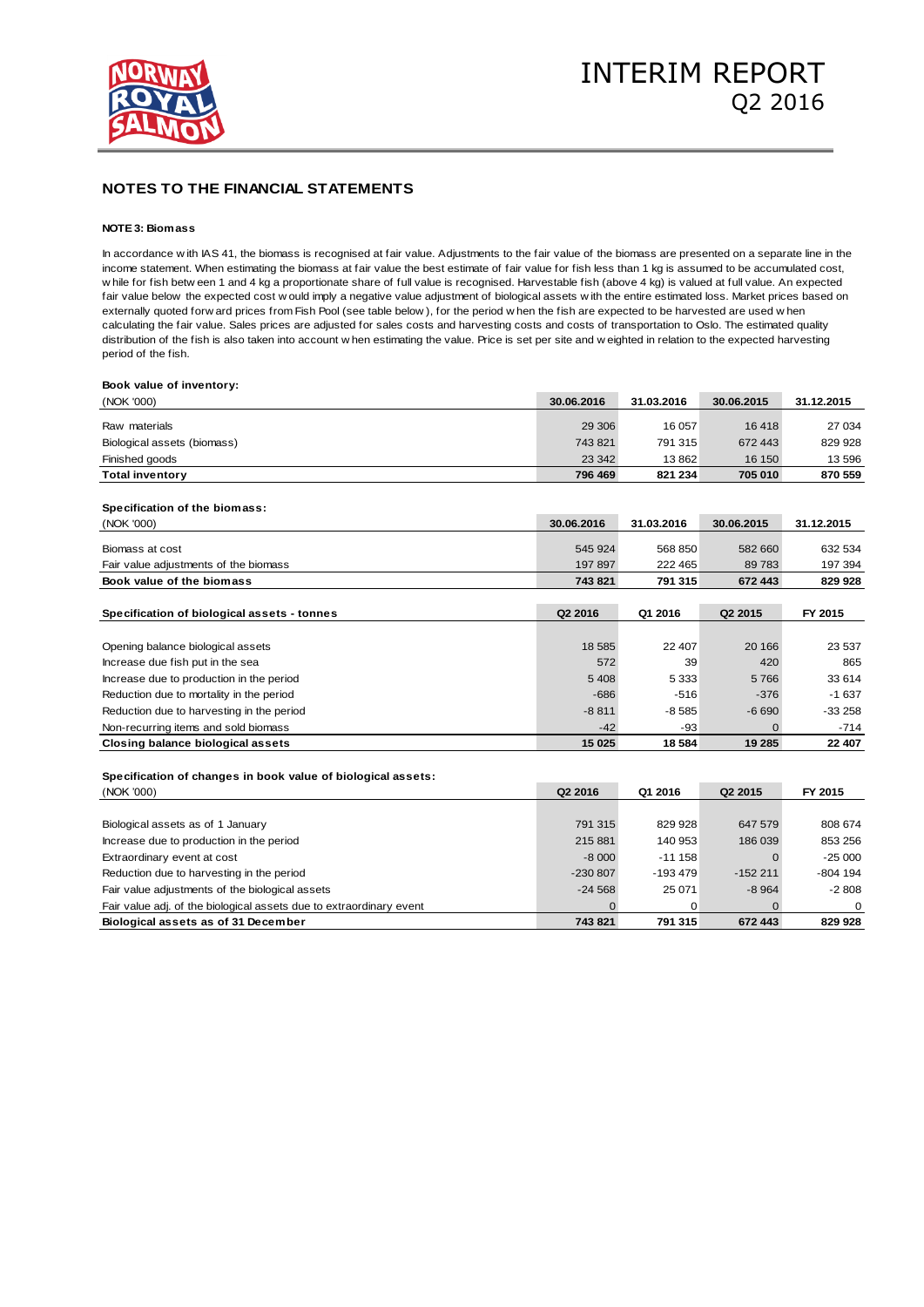

**NOTE 3: Biomass cont.**

|                                                   | Number of   | <b>Biomass</b> | Acquisition | <b>Fair value</b> | Accounted |
|---------------------------------------------------|-------------|----------------|-------------|-------------------|-----------|
| Groups of biological assets, status pr 30.06.2016 | fish (1000) | (tonnes)       | costs       | adiustments       | value     |
|                                                   |             |                |             |                   |           |
| Smaller than 1 kg                                 | 5804        | 2 740          | 207 978     |                   | 207 978   |
| $1-4$ kg                                          | 3077        | 5730           | 193 675     | 59 095            | 252 770   |
| Larger than 4 kg                                  | 1 176       | 6555           | 144 272     | 138 802           | 283 074   |
| <b>Biological assets</b>                          | 10 058      | 15 0 25        | 545 925     | 197897            | 743 821   |

| Groups of biological assets, status pr 31.03.2016 | Number of<br>fish (1000) | <b>Biomass</b><br>(tonnes) | <b>Acquisition</b><br>costs | Fair value<br>adiustments | Accounted<br>value |
|---------------------------------------------------|--------------------------|----------------------------|-----------------------------|---------------------------|--------------------|
| Smaller than 1 kg                                 | 3419                     | 1 684                      | 118 041                     |                           | 118 041            |
| $1-4$ kg                                          | 3 1 2 0                  | 6 2 2 4                    | 198 940                     | 50 024                    | 248 964            |
| Larger than 4 kg                                  | 2 2 8 4                  | 10676                      | 245 219                     | 172 441                   | 417 659            |
| <b>Biological assets</b>                          | 8823                     | 18 585                     | 562 200                     | 222 465                   | 784 664            |

| Groups of biological assets, status pr 30.06.2015 | Number of<br>fish (1000) | <b>Biomass</b><br>(tonnes) | <b>Acquisition</b><br>costs | Fair value<br>adiustments | Accounted<br>value |
|---------------------------------------------------|--------------------------|----------------------------|-----------------------------|---------------------------|--------------------|
|                                                   |                          |                            |                             |                           |                    |
| Smaller than 1 kg                                 | 3 900                    | 814                        | 72 089                      |                           | 72 089             |
| $1-4$ kg                                          | 7 259                    | 13 291                     | 401 797                     | 60 031                    | 461829             |
| Larger than 4 kg                                  | 059                      | 5 1 8 0                    | 108 775                     | 29 751                    | 138 526            |
| <b>Biological assets</b>                          | 12 218                   | 19 285                     | 582 661                     | 89782                     | 672 443            |

| Groups of biological assets, status pr 31.12.2015 | Number of<br>fish (1000) | <b>Biomass</b><br>(tonnes) | <b>Acquisition</b><br>costs | Fair value<br>adiustments | Accounted<br>value |
|---------------------------------------------------|--------------------------|----------------------------|-----------------------------|---------------------------|--------------------|
|                                                   |                          |                            |                             |                           |                    |
| Smaller than 1 kg                                 | 5 1 7 2                  | 2 3 7 6                    | 143 001                     | 0                         | 143 001            |
| 1-4 kg                                            | 4 2 5 9                  | 12 5 61                    | 325 229                     | 94 543                    | 419772             |
| Larger than 4 kg                                  | 628                      | 7470                       | 164 304                     | 102 851                   | 267 155            |
| <b>Biological assets</b>                          | 11 059                   | 22 407                     | 632 534                     | 197 394                   | 829 928            |

**Fish Pool forward prices used in the calculation of the fair falue of the biomass**

| 30.06.2016        | NOK/ka | 31.03.2016        | NOK/kg | 30.06.2015        | NOK/kg | 31.12.2015        | NOK/kg |
|-------------------|--------|-------------------|--------|-------------------|--------|-------------------|--------|
|                   |        |                   |        |                   |        |                   |        |
| Q3 16             | 59.00  | Q <sub>2</sub> 16 | 57,50  | Q3 15             | 37.93  | Q1 16             | 51,80  |
| Q4 16             | 61,00  | Q3 16             | 51,00  | Q4 15             | 40.90  | Q <sub>2</sub> 16 | 47,50  |
| Q1 17             | 60.40  | Q4 16             | 52.00  | Q1 16             | 42.65  | Q3 16             | 44,10  |
| Q <sub>2</sub> 17 | 59.78  | Q1 17             | 54.00  | Q <sub>2</sub> 16 | 41.93  | Q4 16             | 44,60  |
| Q3+Q4 17          | 60,00  | Q2 17             | 52,00  | Q3+Q4 16          | 39,42  | $Q1 + Q2 17$      | 49,65  |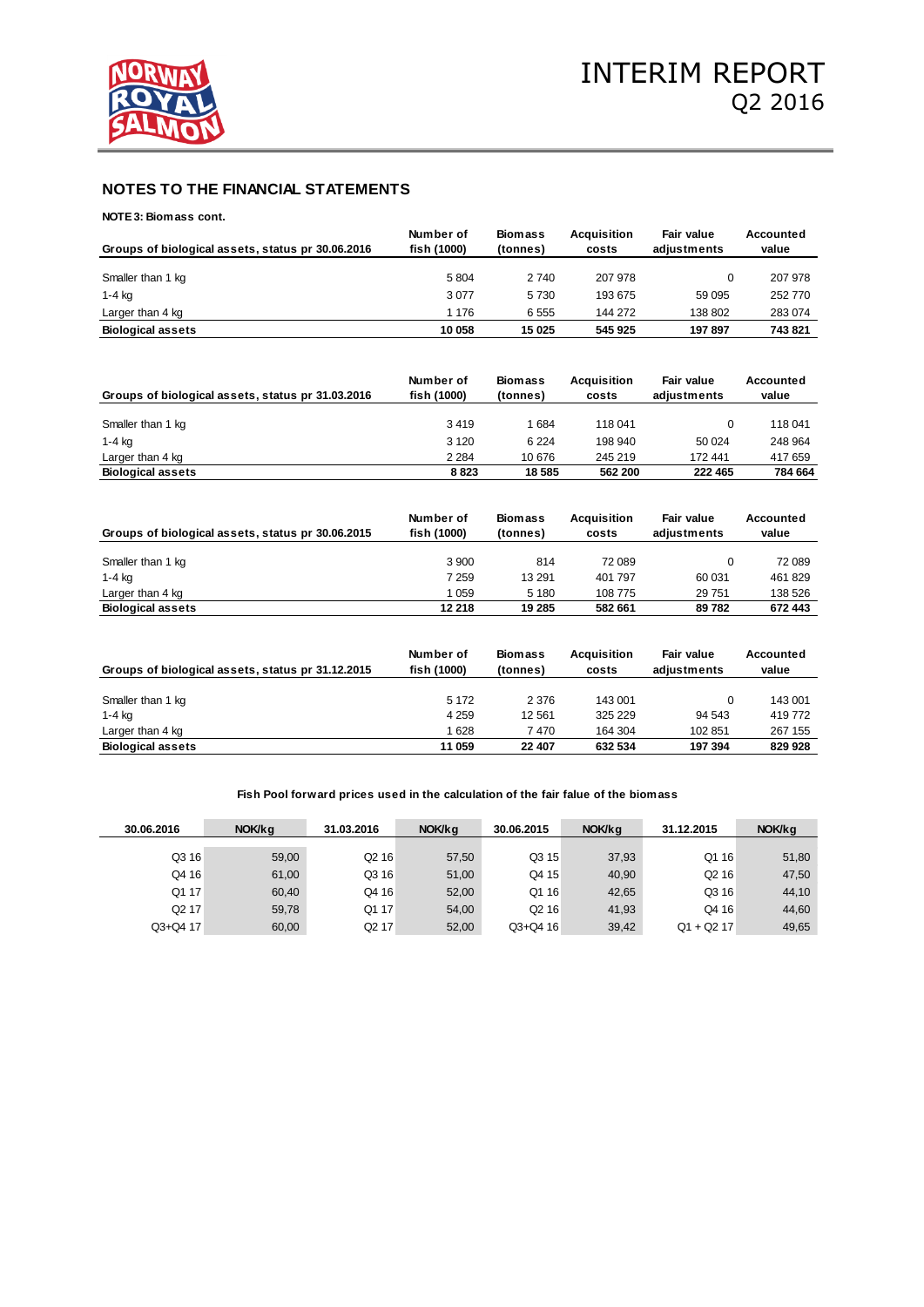

**NOTE 4: Extraordinary events**

|                                                                    | Q2 2016<br>Fair value |                 |            | Q <sub>2</sub> 2015 |                   |                  |  |
|--------------------------------------------------------------------|-----------------------|-----------------|------------|---------------------|-------------------|------------------|--|
|                                                                    |                       |                 |            |                     | Fair value        |                  |  |
| <b>Extraordinary events</b>                                        | Cost                  | adjustments     | Fair value | Cost                | adjustments       | Fair value       |  |
| Destruction of desmoltified fish NRS Finnmark AS <sup>1</sup>      | 8 0 0 0               |                 | 8 0 0 0    |                     | $\Omega$          | 0<br>0           |  |
| <b>Biological assets</b>                                           | 8000                  | 0               | 8000       |                     | 0                 | $\mathbf 0$<br>0 |  |
|                                                                    |                       | <b>YTD 2016</b> |            |                     | <b>YTD 2015</b>   |                  |  |
|                                                                    |                       | Fair value      |            |                     | <b>Fair value</b> |                  |  |
| <b>Extraordinary events</b>                                        | Cost                  | adjustments     | Fair value | Cost                | adjustments       | Fair value       |  |
| Destruction of fish with winter wounds Nor Seafood AS <sup>1</sup> | 11 186                | $\Omega$        | 11 186     |                     | $\mathbf 0$       | 0<br>$^{\circ}$  |  |
| Destruction of desmoltified fish NRS Finnmark AS <sup>1</sup>      | 8 0 0 0               | 0               | 8 0 0 0    |                     | 0                 | $\Omega$<br>0    |  |
| <b>Biological assets</b>                                           | 19 18 6               | 0               | 19 18 6    |                     | 0                 | 0<br>0           |  |

|                                                              | FY 2015 |             |            |  |  |  |
|--------------------------------------------------------------|---------|-------------|------------|--|--|--|
|                                                              |         | Fair value  |            |  |  |  |
| <b>Extraordinary events</b>                                  | Cost    | adiustments | Fair value |  |  |  |
| Fish disease ISA, destruction required by the authorities 1) | 25 000  |             | 25 000     |  |  |  |
|                                                              |         |             |            |  |  |  |
| <b>Biological assets</b>                                     | 25 000  |             | 25 000     |  |  |  |

1) Fish less than 1 kg. The best estimate of fair value is cost.

In addition, a fine of MNOK 6,3 to Nord Senja Laks w as recognised as a extraordinary event in the Q3 2015. This do not affect biological assets.

#### **NOTE 5: Fair value adjustments**

Fair value adjustments w hich are a part of the Group's EBIT, is presented on a separate line in order to give a better understanding of the Group's operating profit from goods sold. The item consists of:

| (NOK '000)                                                         | Q <sub>2</sub> 2016 | Q <sub>2</sub> 2015 | <b>YTD 2016</b> | <b>YTD 2015</b> | FY 2015   |
|--------------------------------------------------------------------|---------------------|---------------------|-----------------|-----------------|-----------|
|                                                                    |                     |                     |                 |                 |           |
| Change in fair value adjustments of the biomass                    | $-24568$            | $-8963$             | 503             | $-110419$       | $-2808$   |
| Change in provision for onerous sales contracts                    | $-63240$            |                     | $-119.353$      | 5526            | $-222241$ |
| Change in unrealised gains/losses on financial fish pool contracts | 775                 | 6475                | 34 45 6         | $-2222$         | 49 4 65   |
| Total fair value adiustments                                       | $-87033$            | $-2488$             | $-84394$        | $-127175$       | 24 4 16   |

**The fair value adjustments has the following effect in the balance sheet:**

| (NOK '000)                                                                                | 30.06.2016 | 31.03.2016 | 31.12.2015 | 30.06.2015 |
|-------------------------------------------------------------------------------------------|------------|------------|------------|------------|
|                                                                                           |            |            |            |            |
| Fair value adjustments biomass (inventory and biological assets)                          | 197 897    | 222 465    | 197 394    | 89 783     |
| Provision for onerous sales contracts (other current liabilities)                         | $-147120$  | $-83880$   | $-27767$   | $\Omega$   |
| Fair value of financial fish pool contracts (other receivables/other current liabilities) | 96742      | 95 968     | 62 286     | $-9461$    |
| Net fair value adjustments in the balance sheet                                           | 147 519    | 234 553    | 231 913    | 80 322     |

### **NOTE 6: Transactions with related parties**

NoTE 6: Transactions with related parties<br>NOTE 6: Transactions with related parties<br>The Norway Royal Salmon Group undertakes transactions under ordinary terms and conditions with associates and fish farmers who are also NR

The Norw ay Royal Salmon Group undertakes transactions under ordinary terms and conditions with associates and fish farmers who are also NRS shareholders. This applies to the purchase of fish from fish-farming companies, a 2015. These services were priced at the market rate. I addition, has smolts from Nordland Akva AS, which is controlled by one of the largest shareholders of NRS, Egil Kristoffersen og<br>Sanner AS, been purchased for KNOK 5 7

#### *Share-based incentive schemes*

programme w ill be subject to a 12-month lock-up period. All bonus payments are conditional on full-time<br>the share in NRS from 29 March 2014 and 24 June 2014, and in relation to price increases during the p<br>000 options in average share price over a period prior to respectively 29 March 2014 and 24 June 2014. Bonuses are calculated 12, 24 and 36 months after these dates, and the bonus programme includes Share-based incentive schemes<br>A new bonus programme based on synthetic options w as introduced for the Group's management in 2014. The bonus programme gives entitlement to a cash bonus based on the NRS<br>average share price the share in NRS from 29 March 2014 and 24 June 2014, and in relation to price increases during the period on the number of shares covered by the programme. After the execution of 150 000 options in Q2 2016, the scheme covers 370 000 shares allocated to the Group's management at the end of the year. In the second quarter of 2016 costs relating to the option scheme average share price over a period prior to respectively 29 March 2014 an obligation to invest the net bonus after tax in Norw ay Royal Salmon *h*<br>programme will be subject to a 12-month lock-up period. All bonus pay<br>the sh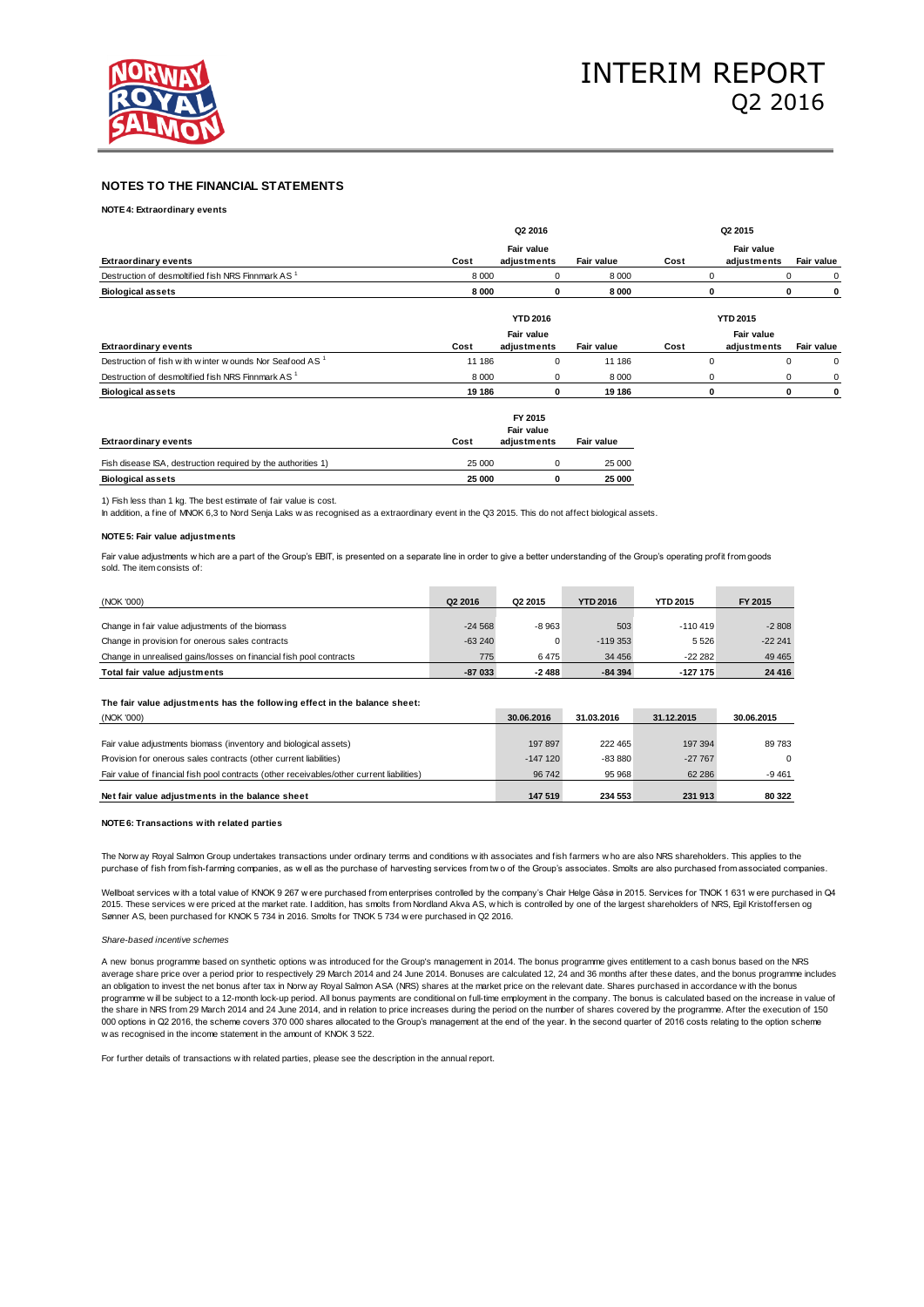

### **NOTE 7: Investments in associates**

| (NOK '000)                  | Shareholding | Book value<br>01.01.2016 | Share of<br>profit/loss in the<br>period after tax | Other changes | Book value<br>30.06.2016 | Share of volume<br>harvested -<br>tonnes HOG<br>30.06.2016* |
|-----------------------------|--------------|--------------------------|----------------------------------------------------|---------------|--------------------------|-------------------------------------------------------------|
| Wilsgård Fiskeoppdrett AS   | 37.50 %      | 64 733                   | 26 668                                             | 0             | 91 401                   | 732                                                         |
| Måsøval Fishfarm AS         | 36.10 %      | 16731                    | 4 9 5 0                                            | 0             | 21 682                   | 216                                                         |
| Hellesund Fiskeoppdrett AS  | 33.50 %      | 51 995                   | 12 570                                             | $-2012$       | 62 553                   | 272                                                         |
| Hardanger Fiskeforedling AS | 31.10 %      | 8 5 4 2                  | 4                                                  | 0             | 8546                     |                                                             |
| Espevær Laks AS             | 33,33 %      | 2 2 2 2                  | 832                                                | 0             | 3 0 5 4                  |                                                             |
| Ranfjord Fiskeprodukter AS  | 37.75 %      | 20 689                   | 886                                                | 0             | 21 575                   |                                                             |
| Skardalen Settefisk AS      | 30.00 %      | 5 0 3 2                  | 0                                                  | 0             | 5032                     |                                                             |
| Other                       |              | 48                       | $\Omega$                                           | O             | 48                       |                                                             |
| Total associates 30.06.2016 |              | 169 993                  | 45 910                                             | $-2012$       | 213889                   | 1 2 2 0                                                     |
| Total associates 30.06.2015 |              | 150 155                  | $-2244$                                            | 1505          | 149 417                  | 1 3 9 1                                                     |

\* The harvested volume comprises NRS's share of the harvested volume of associates

The Group's associates ow n a combined total of ten licences.

Some associates 30.06.2015<br>
Some associates own a combined total of ten licences.<br>
Some associates ow n shares in Norw ay Royal Salmon ASA. These are recognised at cost in the accounts of the companies. The fair value of t \* The harvested volume comprises NRS's share of the harvested volu<br>The Group's associates ow n a combined total of ten licences.<br>Some associates ow n shares in Norw ay Royal Salmon ASA. These a<br>the associated companies ow

### **Associates that own shares in NRS as of 30 June 2016:**

|                            | Number of    |         |        |                   |            |            |  | Fair value | value |
|----------------------------|--------------|---------|--------|-------------------|------------|------------|--|------------|-------|
|                            | Shareholding | shares  | Cost   | <b>Fair value</b> | adiustment | adiustment |  |            |       |
| Måsøval Fishfarm AS        | 36.10 %      | 252 520 | 783    | 30 934            | 30 151     | 10885      |  |            |       |
| Hellesund Fiskeoppdrett AS | 33.50 %      | 620 380 | 13 190 | 198 497           | 185 306    | 62 078     |  |            |       |
| Total                      |              | 1872900 | 13973  | 229 430           | 215 457    | 72 962     |  |            |       |

#### **Note 8 Interest rate swap**

The interest rate sw ap is not recognized as hedge accounting under IFRS. Subsequent the fair value changes on the agreement will be charged to the income statement as a part of other net financial items.

(NOK '000)

| Currency   | Amount  | <b>NRS pays</b> | <b>NRS receives</b> | Maturity   | <b>Market value</b><br>31.03.2016 | <b>Market value</b><br>30.06.2016 | Change in<br>market value Q2<br>2016 |
|------------|---------|-----------------|---------------------|------------|-----------------------------------|-----------------------------------|--------------------------------------|
| <b>NOK</b> | 100 000 | Fixed 3.37%     | 3 M NIBOR           | 07.09.2016 | $-1236$                           | $-602$                            | 634                                  |

### **Note 9 Treasury shares and TRS agreements**

As at 30 June the company holds 98 279 treasury shares, corresponding to 0.23 % of the share capital of the company. Norw ay Royal Salmon ASA's total underlying exposures through TRS agreements is at 30 June 2 354 691 shares, representing 5.40 % of the share capital of the company. TRS agreements are recorded at fair value and changes in fair value are recognized as financial items in the income statement. The company realised previously entered TRS agreements in the period. Gain on realisation amounted to KNOK 14 987 and is posted as a financial item (gain on financial assets) in the income statement.

|                  |               | Exercise |                 | <b>Market value</b> | <b>Market value</b> | Change in<br>market value Q2 |
|------------------|---------------|----------|-----------------|---------------------|---------------------|------------------------------|
| (NOK '000)       | No. of shares | Price    | <b>Maturity</b> | 31.03.2016          | 30.06.2016          | 2016                         |
| TRS <sub>1</sub> | 567 038       | 75.9631  | 26.05.2016      | 19 104              |                     | $-19104$                     |
| TRS <sub>2</sub> | 2 3 5 4 6 9 1 | 106.8371 | 15.09.2016      | 4 2 4 2             | 39 0 22             | 34 780                       |
| Sum              |               |          |                 | 23 346              | 39 0 22             | 15 676                       |

### **NOTE 10: Loans to credit institutions**

The Group's main borrow ing covenants is one requiring an equity ratio of at least 30 per cent and another requiring that the short-term credit facility shall not<br>The Group's main borrow ing covenants is one requiring an e NOTE 10: Loans to credit institutions<br>The Group's main borrowing covenants is one requiring an equity ratio of at least 30 per cent and another requiring that the short-term credit facility shall no<br>exceed 75 per cent of t terms of its loan agreements.